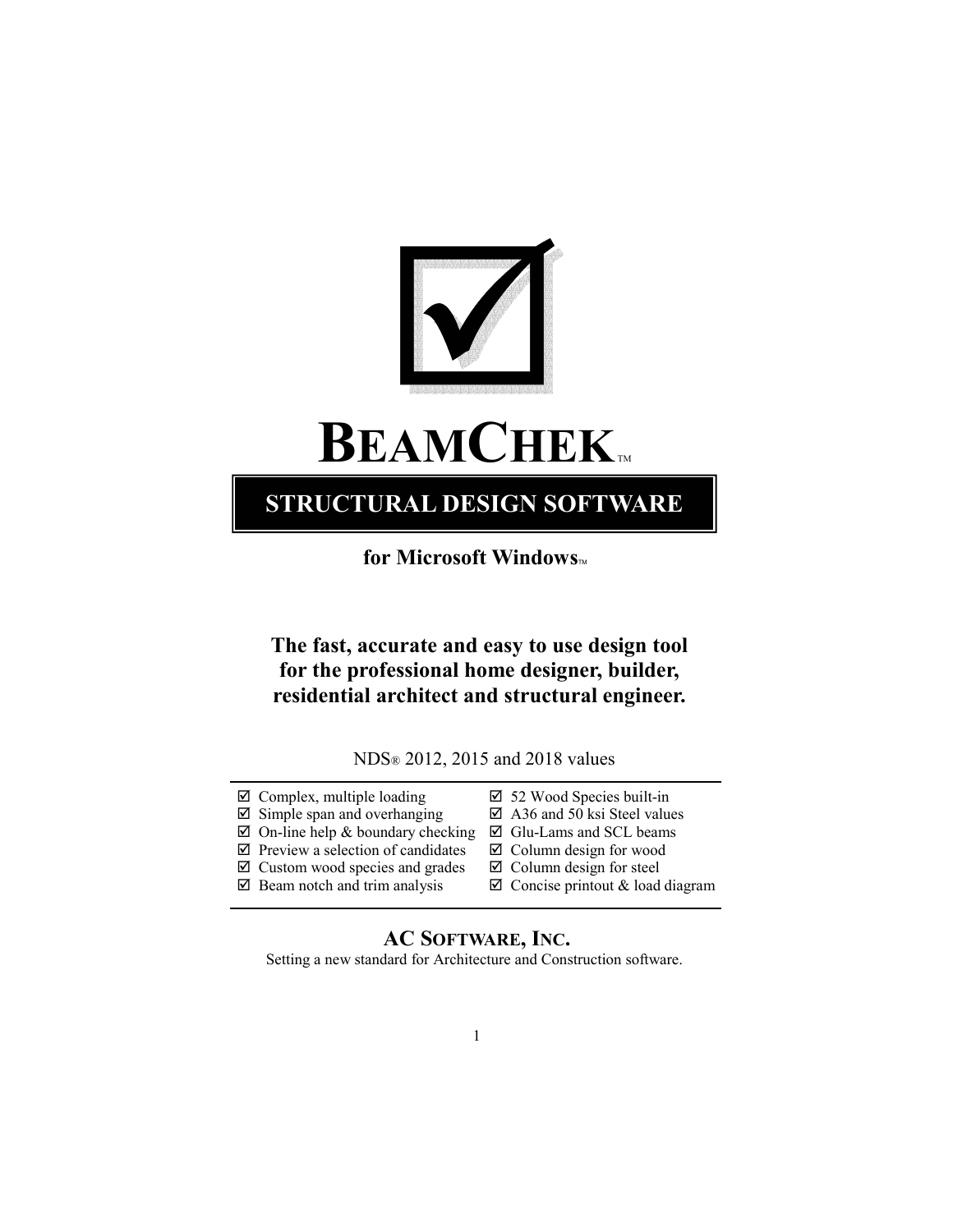## $\blacksquare$ **BEAMCHEK**

for Microsoft® WINDOWS<sub>TM</sub>

**AC SOFTWARE INC.** 330 Dayton Street Suite 6 Edmonds, Washington 98020-3582 Tel 425-776-7373

#### **IMPORTANT**

#### **To receive technical support, occasional updates and information about upgrades you must register your BeamChek license.**

Please fill out the enclosed, self-addressed and stamped registration post card and mail it today. All information is kept confidential and not shared with any other parties. Add any comments or suggestions you may have, so we can continue improving our product. Thanks!

**Visit our website at www.BeamChek.com for news and information about updates. We recommend that you regularly check our website once every 3 to 6 months for updates.**

#### **Copyright AC Software, Inc. ALL RIGHTS RESERVED**

No part of this manual or the accompanying software may be copied or duplicated except as allowed by the AC Software License Agreement.

Licensed for use in the United States and Canada only. Not for Export

BeamChek is a trademark of AC Software, Inc. Windows and Excel are trademarks of the Microsoft Corporation All other trademarks and registered trademarks used herein are the property of their respective owners.

> Printed in the USA 06.13-22.00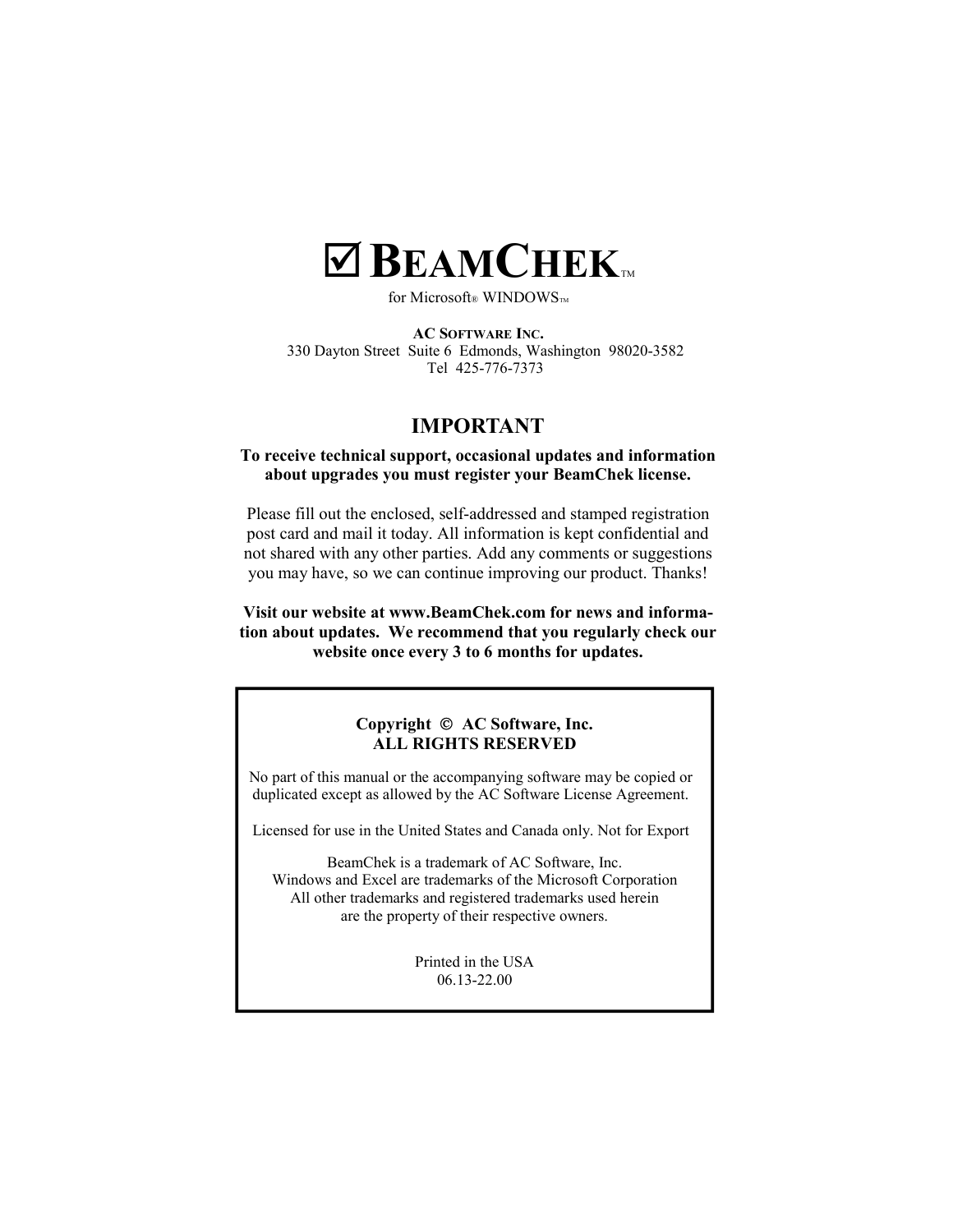## $\times$  **BEAMCHEK**

**W**elcome to the structural design tool specifically created for beam, joist and rafter analysis. We are committed to providing you the quickest and easiest method of sizing structural members for residential construction.

BeamChek features continue to grow and evolve and we appreciate your comments, criticisms and suggestions. Please let us know what program additions or modifications would increase your work efficiency. Send a fax, email a note or just call. To date we have added more than fifty enhancements and features requested by designers like you.

Please remember to return the **BeamChek Registration Card** so we will know who you are when you request tech support or updates to BeamChek. If you need to call for technical support, have your registration number on available. Your number is printed on the CD-ROM envelope and after installation, it will show on your BeamChek opening screen.

**We strongly urge you to read this manual** before using Beam-Chek. You will also find this manual available in the BeamChek 'Help file' and on the installation CD-ROM in Acrobat Reader PDF format.

The installation CD-ROM contains valuable **Examples** of BeamChek problems along with explanations of how to properly insert the data into BeamChek forms. Other documentation includes a novice guide to residential load paths and values for structural composite lumber. Please browse the CD for the 'documents' folder. Adobe's Acrobat Reader is required to open the PDF Files. To Install the Reader, download a copy from www.adobe.com.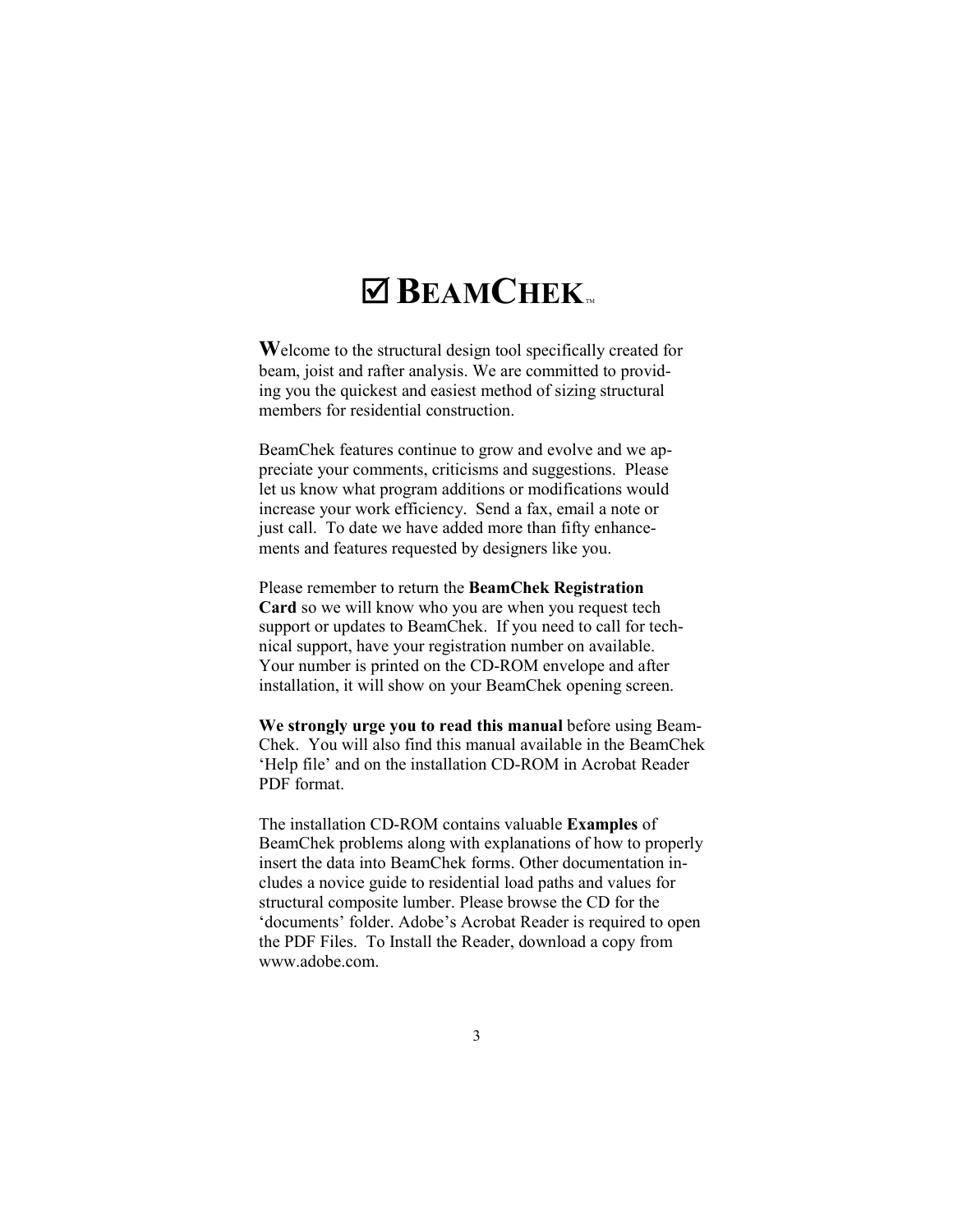## **CONTENTS**

| <b>LICENSE AGREEMENT</b>                                                                                                                                                                                                                        | 4  |
|-------------------------------------------------------------------------------------------------------------------------------------------------------------------------------------------------------------------------------------------------|----|
| <b>INSTALLATION INSTRUCTIONS</b>                                                                                                                                                                                                                | 7  |
| <b>RECOMMENDED BOOKS</b>                                                                                                                                                                                                                        | 8  |
| <b>OVERVIEW OF BEAMCHEK</b>                                                                                                                                                                                                                     | 8  |
| NAVIGATION IN BEAMCHEK                                                                                                                                                                                                                          | 10 |
| <b>BEAM SIZES</b>                                                                                                                                                                                                                               | 11 |
| <b>SPECIES AND GRADES</b>                                                                                                                                                                                                                       | 12 |
| WOOD TERMS AND ABBREVIATIONS                                                                                                                                                                                                                    | 13 |
| <b>CUSTOM BEAM VALUES</b>                                                                                                                                                                                                                       | 14 |
| <b>LOAD AND LOAD LOCATION DATA ENTRY</b>                                                                                                                                                                                                        | 15 |
| <b>USER ADJUSTMENTS</b><br>Span<br>Duration of Load<br>National Design Specification 12, 15 and 18<br>Maximum Allowable Deflection<br>Slope Adjustment<br>Wet Use<br><b>Shear Reduction</b><br>Repetitive Use<br>Repetitive Spacing multipliers | 17 |
| <b>CALCULATION FLOW</b>                                                                                                                                                                                                                         | 20 |
| <b>STEEL BEAMS</b>                                                                                                                                                                                                                              | 22 |
| <b>WOOD COLUMNS</b>                                                                                                                                                                                                                             | 24 |
| <b>STEEL COLUMNS</b>                                                                                                                                                                                                                            | 25 |
| <b>NOTCHES IN WOOD MEMBERS</b>                                                                                                                                                                                                                  | 27 |
| SAVING YOUR WORK                                                                                                                                                                                                                                | 28 |
| <b>PRINTING</b>                                                                                                                                                                                                                                 | 29 |
| <b>SETTING DEFAULTS</b><br>Print-out Heading and font<br><b>NDS</b> Version<br>Default Species Group<br>Common Uniform Loads                                                                                                                    | 29 |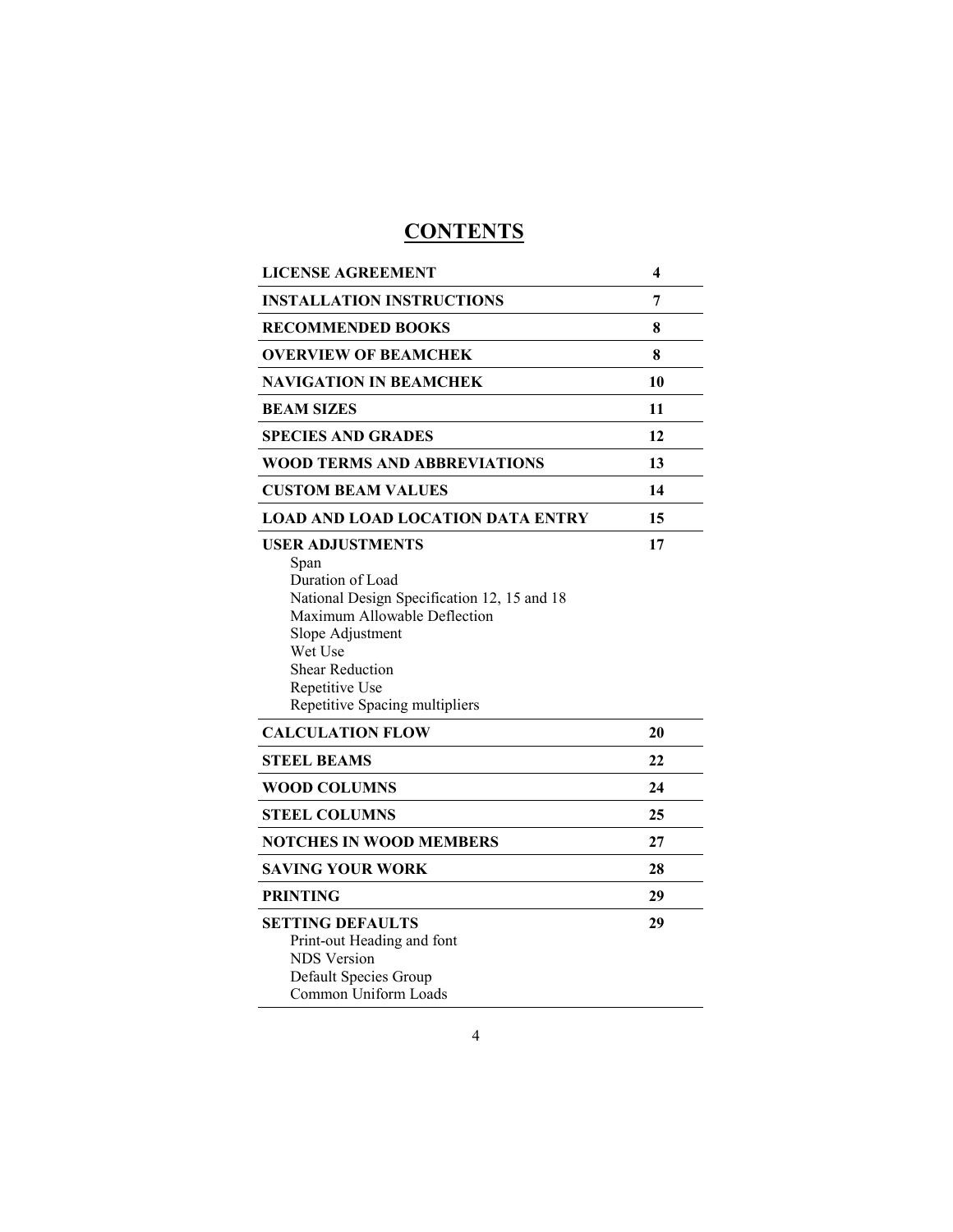#### **BEFORE opening the program disk envelope carefully read the following License Agreement.**

*By breaking the disk envelope seal, you indicate your acceptance of the AC Software License Agreement. If you do not agree to the terms of this agreement, promptly return the unopened disk package and this manual to the place you obtained them for a full refund.* 

#### **AC Software License Agreement**

This is a legal agreement between you as the "licensee", either a person or entity, and AC Software, Inc., a Washington State Company, herein referred to as "ACS". The related ACS software program, titled Beam- $Chek<sub>m</sub>$ , referred to as the "Software", is the product for which this agreement is concerned.

#### **USE OF SOFTWARE PROGRAM DATA AND RESULTS**

By acceptance of this license agreement, you indicate acknowledgment that the Software is technical in nature and is **INTENDED AS A DE-SIGN TOOL FOR USE ONLY BY PERSONS COMPETENT IN STRUCTURAL DESIGN AND CONSTRUCTION PRACTICES**. The Software is not a tutor for the novice, nor is it a substitute for the basic knowledge required to properly size and specify structural members. The licensee must be familiar with the capabilities of the software and current building codes enforced in their jurisdiction, which may differ from the results produced by the Software. The Licensee must be able to knowledgeably input correct data and evaluate the Software results for suitability in the actual construction project. You, the Licensee, assume full responsibility for the selection, installation, use, results and application of the results of the Software. Design values and methods change periodically, and ACS is not obligated to revise the Software due to such changes. Every effort has been made to create an error free product, but the licensee takes full responsibility for specifications and application of all results derived from the Software.

**Exception:** Use of the Software by structural design novices is acceptable if the results are checked by a structural design professional who verifies and certifies the data entry and Software results to be accurate. Failure to do so may jeopardize the safety of the public at large and breaches a prime condition of this license, thus immediately terminating this license.

-continued-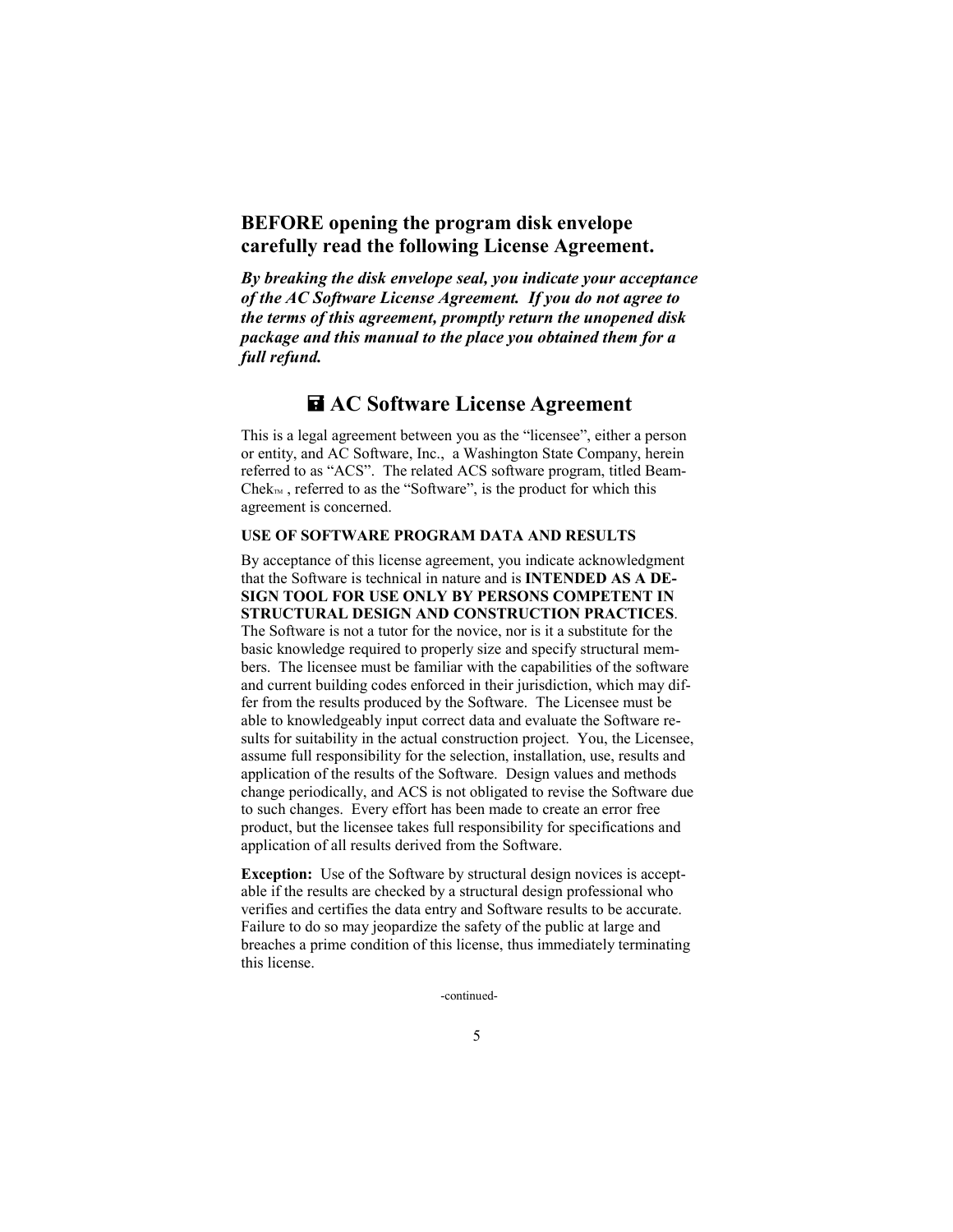**GRANT OF LICENSE.** A SINGLE USER ACS LICENSE grants a nonexclusive license to the licensee (a single person, or a single representative of an entity) for installation or use on ONE business computer and ONE home or notebook computer if the single user is the prime user of both. A MULTI-USER SITE ACS LICENSE grants a non-exclusive license to the licensee (a single person, or a single responsible representative of an entity) for installation on up to 10 business computers at ONE SITE ONLY.

Please contact your vendor for site licenses with more than 10 computers.

YOU MAY NOT COPY, MODIFY, DISTRIBUTE, OR TRANSFER THE SOFTWARE, OR A COPY THEREOF, EXCEPT AS EXPRESSLY STATED IN THIS LICENSE AGREEMENT. This license is granted for use in the United States and Canada only.

**REGISTRATION.** The licensee agrees to register with ACS within 30 days of purchase or forfeit technical assistance and possible Software update notices and discounts.

**COPYRIGHT.** Ownership of the Software is retained by AC Software, Inc. and protected under the copyright laws of the United States and international treaty provisions. All rights are reserved, except as expressly granted to you by this license agreement. The licensee may not copy the software except to install it on computer hard disk(s), as per the Grant of License above, plus make one archival 'back-up' copy which is to display the AC Software copyright notice.

**OTHER RESTRICTIONS.** You may not rent or lease the Software, but you may transfer the license and Software on a permanent basis as long as the recipient agrees to the terms of this license and ALL copies of the Software (including updates and prior versions) plus all written materials (including a copy of this license) are transferred and the new licensee registers with AC Software. YOU MAY NOT DECOMPILE, DISASSEMBLE, REVERSE ENGINEER, OR CREATE DERIVATIVE WORKS FROM THE SOFTWARE.

**LIMITED WARRANTY.** ACS warrants, as the sole warranty, that the software installation disk furnished will be free from defects in materials and workmanship under normal use and conditions and the Software program will substantially conform to the product documentation for a period of Sixty days (60) from receipt.

ACS does not warrant that the functions of the Software will meet your requirements or that the operation of the Software will be uninterrupted or completely error free. If the installation disk or the

-continued-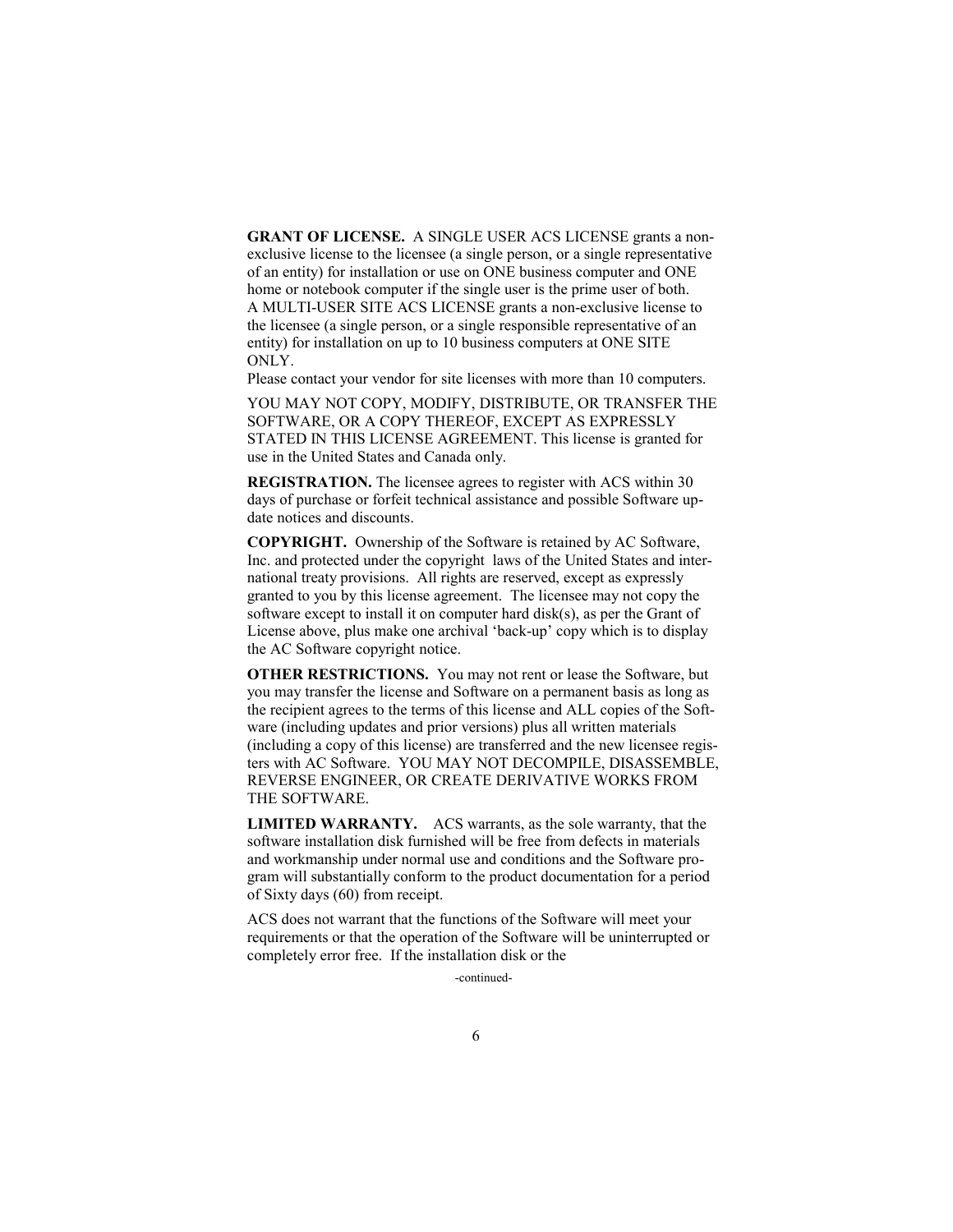software program fail to operate, ACS will (at our option) either replace the defective installation disk and software or refund the full purchase price. claims resolved by a refund require a receipt of purchase and the return of the Software with prepaid shipping and appropriate insurance by the user to ACS. The maximum liability assumed by ACS is the purchase price of the Software. SOME STATES DO NOT ALLOW LIMITATIONS ON DURA-TION OF AN IMPLIED WARRANTY, SO THE ABOVE LIMITATION MAY NOT APPLY TO YOU.

**NO OTHER WARRANTIES.** WITH RESPECT TO THE SOFTWARE, ACS HEREBY DISCLAIMS ALL OTHER WARRANTIES, EITHER EX-PRESSED OR IMPLIED, INCLUDING BUT NOT LIMITED TO IM-PLIED WARRANTIES OF MERCHANTABILITY AND FITNESS FOR A PARTICULAR PURPOSE. THIS LIMITED WARRANTY GIVES YOU SPECIFIC LEGAL RIGHTS AND YOU MAY HAVE OTHERS, WHICH VARY FROM STATE TO STATE.

**NO CONSEQUENTIAL DAMAGE LIABILITY.** In no event shall ACS or anyone else involved in the creation, production, sale or delivery be liable for any direct, indirect, consequential, or incidental damages arising out of the use, the results of use, or inability to use the Software, even if ACS has been advised of the possibility of such damages or claim. Because some states do not allow the exclusion or limitation of liability for consequential or incidental damages, the above limitation may not apply to you. ACS hereby disclaims the warranties of title and freedom from infringement of any patent, trademark or copyright with respect to information or products contained or referred to herein.

**GOVERNMENT LICENSEE.** If you are acquiring the Software on behalf of any agency or unit of the United States Government, the following provisions apply: The Software is provided with RESTRICTED RIGHTS. Use, duplication or disclosure by the government is subject to the restrictions set forth in DFARS 252.227-7013(c)(1)(ii) and FAR 52.227-14(g)(3)(i).

**TERM.** This license agreement is effective until terminated. You may terminate it by destroying ALL copies of the Software. This license will also terminate if you fail to comply with any term or condition of this license agreement. You agree upon such termination to destroy all copies of the program.  $\boxtimes$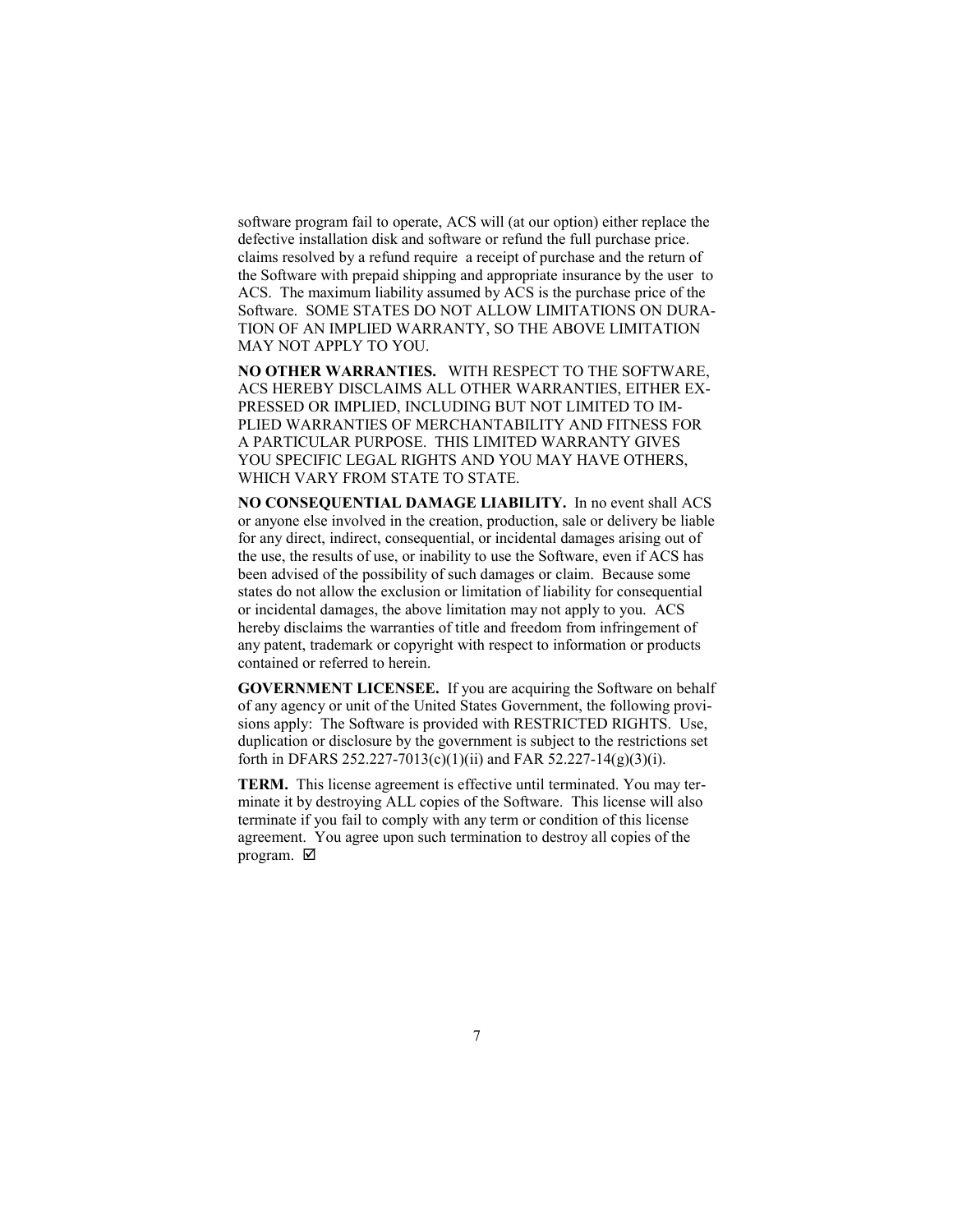#### **INSTALLATION INSTRUCTIONS**

#### **MINIMUM SYSTEM REQUIREMENTS**

IBM compatible PC and Microsoft WINDOWS  $M \times N$ , 7, 8, or 10 7 MB available Hard Disk Space, mouse, and printer

#### **Instructions for installing and registering BeamChek**

1. BeamChek has a **30 day evaluation period**, with a 100% money back satisfaction guarantee (minus shipping costs) if all materials and software are returned in good condition. You will be responsible for return shipping costs and insurance. If you purchased from a BeamChek dealer, you must contact them for your refund.

2. To install the software, close all applications and start Windows normally. Insert your BeamChek Installation CD. If the CD auto-run procedure does not start automatically, select **Start,** select **Run**, Type **x:setup** (where " $x$ " = letter of the drive holding the installation CD). Follow the instructions on the setup screens to install BeamChek.

- a) If setup displays a message that you do not have enough disk space, quit setup, free up some space by deleting unwanted files, then run setup again.
- b) If setup generates an error message or will not install, follow the on screen instructions, read the manual instructions and attempt setup again. If necessary call AC Software, Inc. for assistance.

3. Remove the BeamChek Installation CD when setup is complete. Start BeamChek (double-click the BeamChek Icon) and at the opening screen, carefully type your name and registration number. The registration number is on a sticker on the CD envelope. Click "Authorize" to unlock the software. You will find several supporting documents in Adobe PDF format on the installation CD that you may read and print.

4. Fill out your BeamChek Registration Card and mail it promptly. We can provide technical assistance only to registered users. Please visit our website every 3 to 6 months for news on available updates. **www.BeamChek.com**

5. Mail or Email us your suggestions for future improvements. Many of the features in BeamChek are the direct requests of BeamChek users with specific needs. **acsoftware@beamchek.com**

**PRIVACY STATMENT: Your personal information will not be shared or sold to other parties. Registration information is only used to verify a registered users identity for upgrades and tech support purposes.**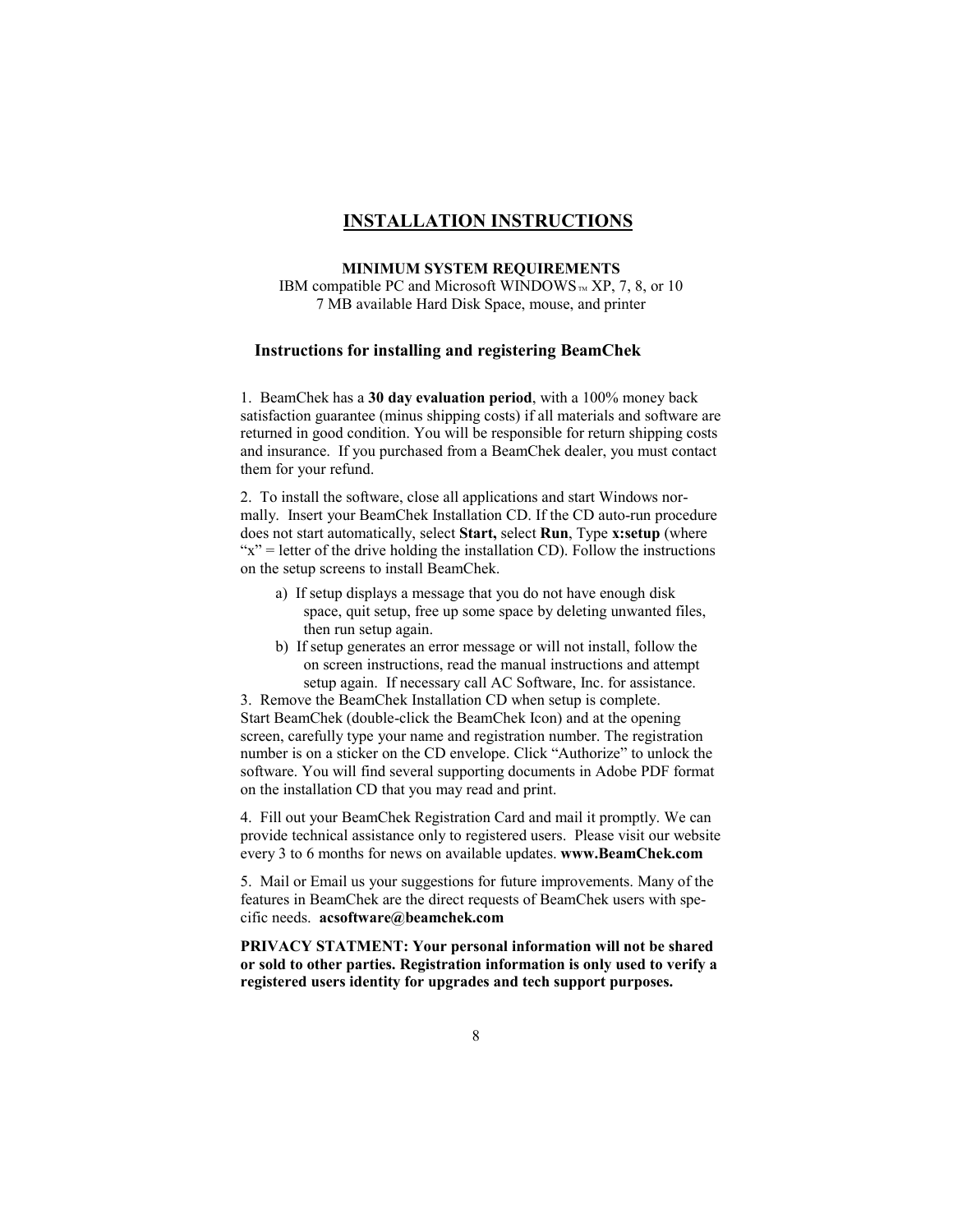#### **RECOMMENDED REFERENCE BOOKS**

We have a novice guide to residential load paths available on our website at www.BeamChek.com on the User Resources Page.

National Design Specification® (NDS®) American Forest & Paper Association 1111 - 19th Street NW Suite 800 Washington, DC 20036

International Residential/Building Code® (or Code in force in user's jurisdiction) International Code Council 5203 Leesburg Pike, Suite 600 Falls Church , VA 22041

Manual of Steel Construction® (ASD) American Institute of Steel Construction, Inc. 1 East Wacker Drive, Suite 3100 Chicago, IL 60601

#### **OVERVIEW OF BEAMCHEK**

#### *The main three forms are numbered 1 through 3, in sequence of use.*

#### **CRITERIA FORM 1**

BeamChek calculates both simple span beams and beams overhanging a support at one end. Live loads may be calculated simultaneously along with total loads to check deflection. A dozen complex total loads and live loads can be evaluated for simple and overhanging beams as described below:

SIMPLE SPAN BEAM

1 uniform, 6 point, and 5 partial uniform loads

#### OVERHANGING BEAM

 at backspan: 1 uniform, 4 point, and 3 partial uniform loads at overhang: 2 point and 2 partial uniform loads

(one may be used as a uniform load on the overhang)

#### *Additional design tools:*

 HIPS AND VALLEYS 1 uniformly increasing load on a simple span plus an optional normal uniform load

 MULTIPLE SPAN (continuous beam) 2 or 3 equal spans with a uniform load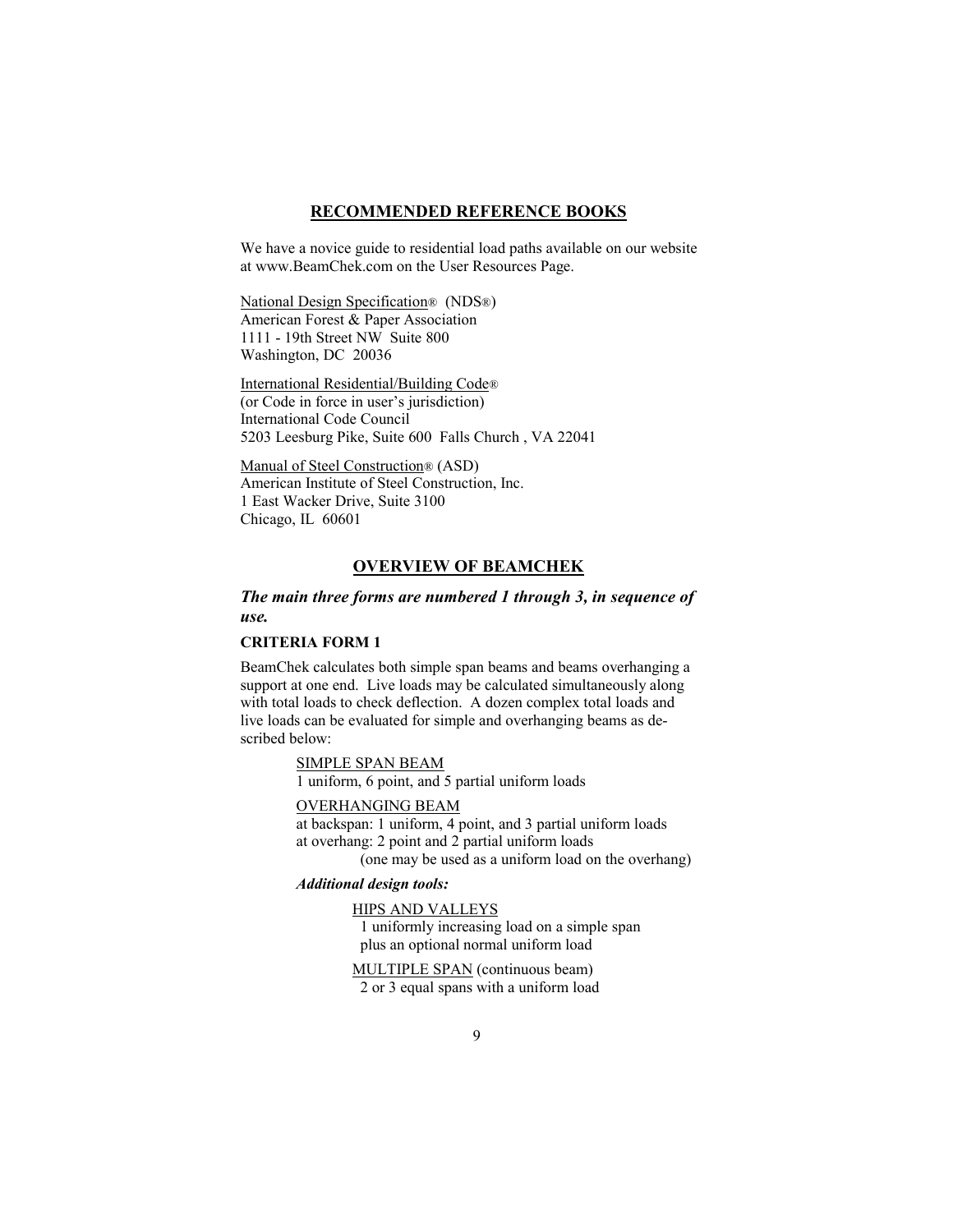#### **NDS EDITION**

Optional NDS<sup>®</sup> 2012, 2015 and 2018 values are available. To select values, go to the menu bar and click on OPTIONS, then select SET DE-FAULTS. There is usually a lag in time between when new NDS Editions are published and when they are referenced in the code and adopted by each local jurisdiction. Check with your building department for the current building code enforced and its referenced NDS edition.

All species are automatically calculated in No.1 and No.2 grades. Other grades and species may be entered on the Custom Values Form. Manually entered sizes for 3x members and widths up to 14x in solid sawn lumber (except for Southern Pine and Mixed So. Pine which use unique factors.) A dozen species groupings are automatically available which provides a total of fifty-two species from which to choose. See your NDS manual for species group lists. Glu-laminated beams are available in two species groupings, with four grades each (2 grades are for overhanging beams). Glu-Lam Headers and other grade designations may be calculated with user entered values in the Custom Values Form.

All loads, plus adjustments for duration of load, maximum deflection limits for total loads and live loads, unbraced length, wet use, repetitive use, and joist spacing can be entered in the Criteria Form 1.

#### **SELECTION FORM 2**

A Preview display of beam candidates is provided *before* the user is required to identify a breadth or depth. The user may test any breadth or depth by clicking its button or by typing in any valid beam size in the proper format (see BeamChek Sizes, Grades, and Species).

#### **REPORT FORM 3**

The report of a specific beam includes total load and live load reactions, moment, reduced shear, minimum bearing areas for each reaction, deflection due to dead load if live loads were entered, actual projected deflections for total and live loads on both the backspan and overhang. Base values, adjusted base values and all modifier values are also displayed.

If you wish to view the complete beam data, click on 'OK Select' to view the DATA RECORD. You may print the Data record or save the data record to disk as text for later printing (minus the loading diagram). If you anticipate revising the loads, return to the Criteria Form 1 and save it as well.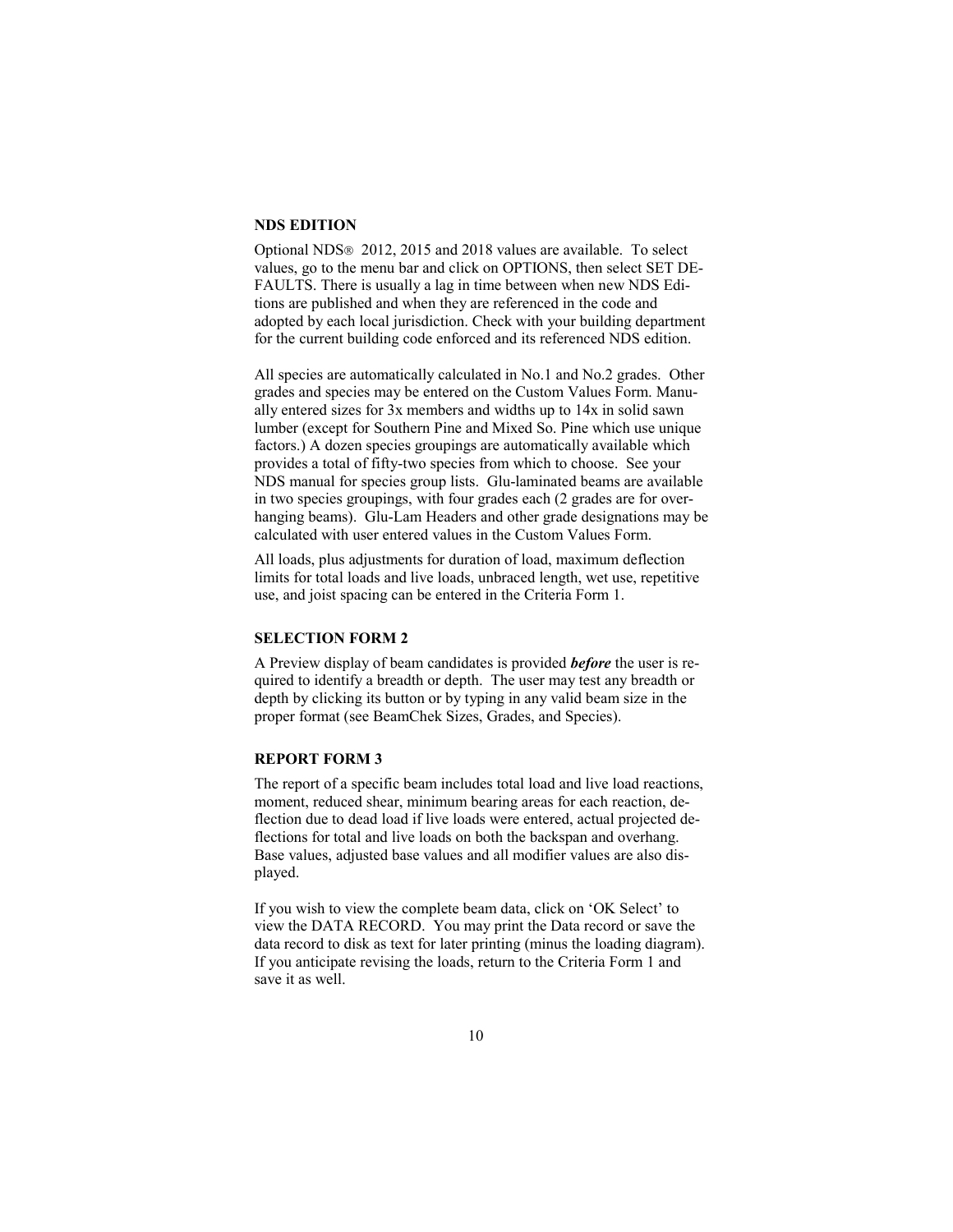#### **NAVIGATION and ON LINE HELP**

#### **NAVIGATION WITHIN A FORM**

You can navigate by use of a mouse, the TAB key, or by selecting an underlined letter of a label caption while holding down the ALT key. Example: Exit  $ALT + X$  will exit the program. Try this! TAB through the entry boxes with your left hand and enter numbers with right hand.

#### **NAVIGATION BETWEEN FORMS**

The OK buttons on each form will take you sequentially through a beam calculation. Traveling backward through the different BeamChek forms can be accomplished by selecting an available location (a form) from the menu bar item 'GOTO', selecting BACK to return to the previous form, or pressing function keys. The title of the current form is in the title bar at the top of the form and each is numbered sequentially: CRITERIA FORM 1 (**F1**), SELECTION FORM 2 (**F2**), REPORT FORM 3. (**F3**), and the DATA RECORD (**F4**) [print preview]. **NOTE: To properly calculate a beam you must proceed through** 

**forms 1, 2 and 3, in that order!** 



A DIAGRAM OF THE RELATIONSHIP OF FORMS IN BEAMCHEK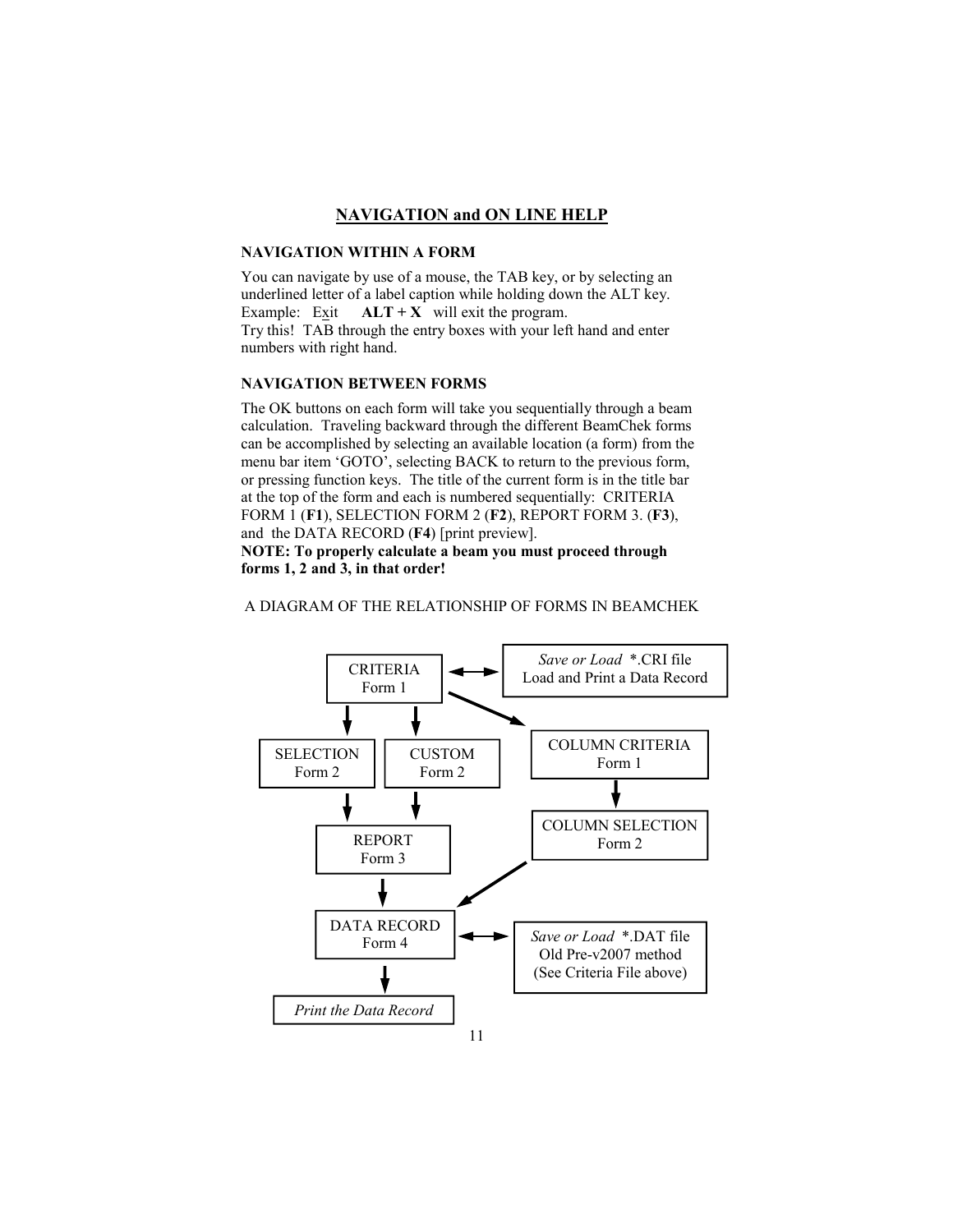#### **NAVIGATION BETWEEN APPLICATIONS**

BeamChek was designed to run with other Windows applications, i.e., a word processor, spreadsheet or CAD program. Depending upon your monitor and screen resolution you may or may not be able to see the running application or its icon beneath BeamChek forms. You may cycle through the open Windows applications by pressing TAB while holding down the ALT key **(ALT + TAB).** Double clicking the desktop, if visible, will bring up the Windows Task Manager, or click the desired application from the task bar.

#### **TILE TIPS**

Several of the BeamChek forms have "Instant help" buttons available, containing a shortened version of a help topic, a diagram, or a definition. Simply click the small, gray, raised squares next to an item to display the information. If more detailed information on a topic is desired, see Help or this manual.

#### **LUMBER AND BEAM SIZES**

#### **SOLID SAWN LUMBER**

| Nominal Widths | Nominal Depths         | Increments            |
|----------------|------------------------|-----------------------|
| 2x, 3x         | 4 to 14                | 2"                    |
| $2x$ built-up  | 4 to 14                | 2"                    |
| 4x             | 4 to 16                | 2"                    |
| $6x$ to $14x$  | 6 to 16                | $2"$ (Custom $1/2"$ ) |
| <b>ROUND</b>   | $5-1/2$ to 30 diameter | Any                   |

#### **GLU-LAM BEAMS**

|       | Combination Actual Widths | <b>Actual Depths</b> | <b>Lam Depth</b>       |
|-------|---------------------------|----------------------|------------------------|
| DF/DF | $3-1/8$ to $10-3/4$ "     | 9 to $31-1/2"$       | $1 - 1/2$ <sup>2</sup> |
| SP/SP | $3-1/8$ to $10-1/2$ "     | $9-5/8$ to 30-1/4"   | $1 - 3/8$ "            |

#### **GLU-LAM HEADERS**

|        | Combination Actual Widths | Actual Depths | Lam Depth              |
|--------|---------------------------|---------------|------------------------|
| Custom | $3-1/2$ to $5-1/2$ "      | 9 to $18"$    | $1 - 1/2$ <sup>2</sup> |

**NOTE: For WEYERHAUSER full width Glu-Lams see ROSBORO X-Beams in the SCL Group. Weyerhaeuser just markets this product! Boise Cascade has a similar product, but in less sizes.**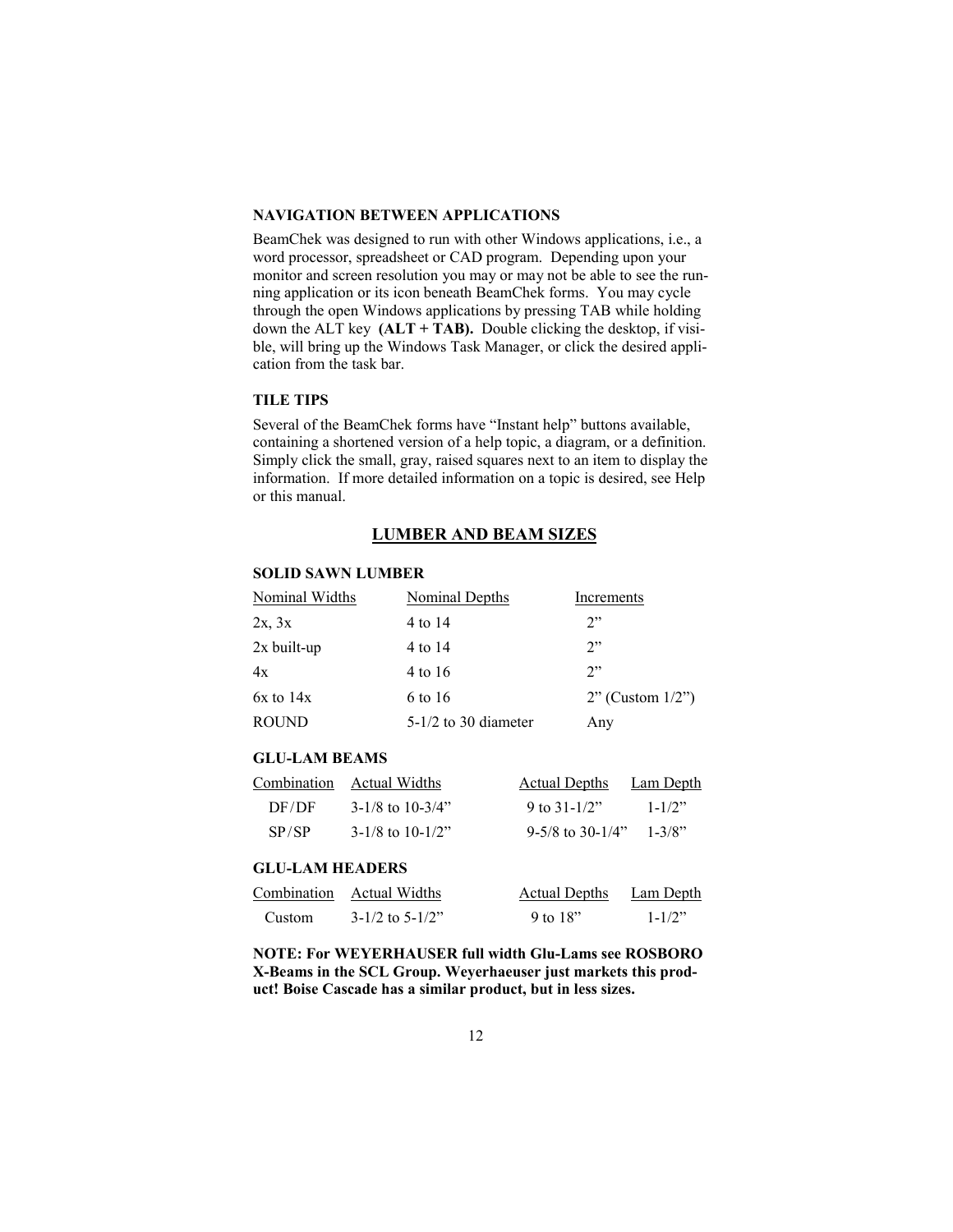| Abbreviation        | Species Groups                                                     | <b>Auto-sized Grades</b> |
|---------------------|--------------------------------------------------------------------|--------------------------|
| Hem Fir $/$ DF-L    | Hem-Fir<br>Douglas Fir & Larch                                     | All in No.1 $\&$ No.2    |
| SPF / SPF South     | Spruce Pine Fir<br>Spruce Pine Fir South                           |                          |
| Eastern Species     | Eastern Spruce<br>Eastern Hemlock & Tamarack                       |                          |
| Cedar / West Woods  | Western Woods<br>Western Cedars                                    |                          |
| DF So. $/$ DF No.   | Douglas Fir South<br>Douglas Fir North                             |                          |
| Southern Pine       | Southern Pine (v2012 and 15 has new values)<br>Mixed Southern Pine |                          |
| Red Oak / White Oak | Red Oak<br>White Oak                                               |                          |

#### **SPECIES AND GRADES**

#### **STRUCTURAL COMPOSITE LUMBER (SCL)**

Eight SCL manufacturers are represented, Boise Cascade, Trus Joist, Georgia and Louisiana Pacific, West Fraser, Nordic, Roseburg and Rosboro. Each are represented by one or two 'E' groups, such as 1.8, 1.9 or 2.0, and descriptions may be edited for the printout. Common available sizes (which vary with each manufacturer) may be tested by selecting 'SCL Beams' from the Species Menu on Form 1. It is the user's responsibility to enter current values for Fb, Fc, E, and Fv and specify built-up connections. By clicking the "Load" button, default values will be inserted for that product, but these should be confirmed with the manufacturer's product literature. Also only notch, drill or trim SCL's only as permitted by the manufacturer. SCL products are usually zero camber. We are no longer supporting the Anthony Forest Products and have added Rosboro "BigBeam" and "X-Beam" product line which is a hybrid LSL and a special LVL sized Glu-Lam.

#### **GLU-LAM BEAMS**

DF/DF (Douglas Fir) Glu-Lams are available in all wood groups listed above except the Southern Pine Group which has Southern Pine Glu-Lam sizes. The grades are 24F and 16F with common lamination grade combinations. Simple span and overhanging conditions require different glu-lam grades or species combinations used for the compression/tension laminations. This specification is made automatically by BeamChek. If you require a combination not listed you may use the Custom Values Form 2 and specify any glu-lam grade or combination. Overhanging glu-lam grades are usually zero camber.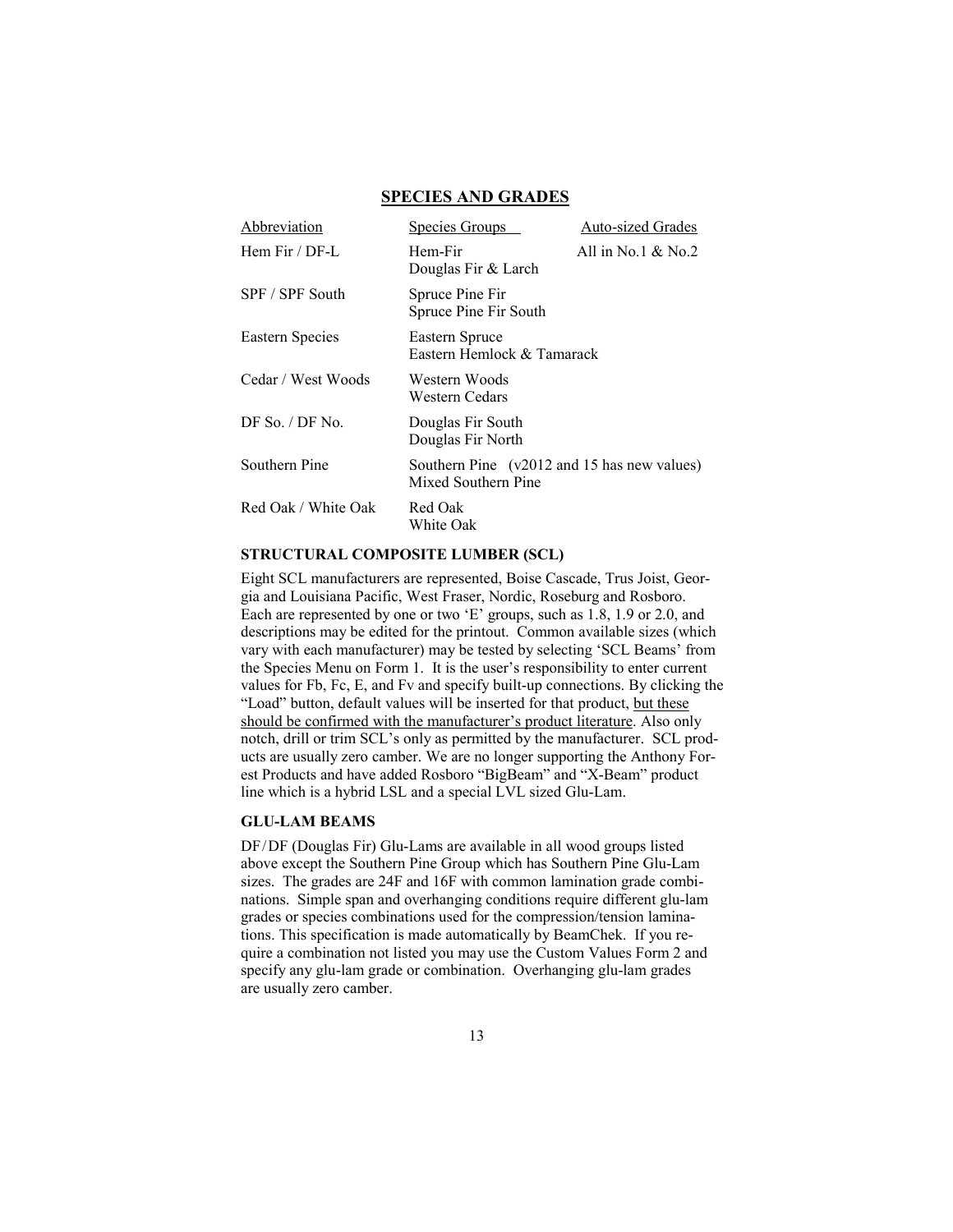| <b>Symbol</b> | <b>Abbreviation</b> | <b>Description</b>                                        |
|---------------|---------------------|-----------------------------------------------------------|
| Act.          |                     | Actual                                                    |
| BS            | Backspan            | Main Span of an overhanging beam                          |
|               | Base                | Base Value (a tested beam species value)                  |
|               | Camber              | Built-in curvature to glu-lams $(1-1/2 \times DL)$        |
| Cd            | Dur                 | Duration of Load Factor                                   |
| <b>Cf</b>     | Form Factor         | Round Shape Adj. (Only 97 & 01 NDS)                       |
| CF            | Size Factor         | Size Effect Factor                                        |
| Ch            | <b>Shear Factor</b> | Horizontal Shear Factor (Only in 97 NDS)                  |
| Ci            | Incise Factor       | Incision adjustment to Pres. Treated wood                 |
| Cm            | Wet Use             | Wet Use Factor                                            |
| Cr            | Rep                 | Repetitive Use Factor                                     |
| Cv            | Volume              | Volume Effect Factor                                      |
| D             | Defl                | Deflection in inches                                      |
| Dis           | Distance            | Location of a point load                                  |
| DL            | Dead Load           | Permanent load of structure & components                  |
| E             | <b>MOE</b>          | Modulus of Elasticity                                     |
| <b>ETL</b>    |                     | Equivalent Tabular Load                                   |
| E(mil)        |                     | $E \div 1,000,000$                                        |
| Fb            |                     | Base unit stress extreme fiber bending, PSI               |
| Fb adj        |                     | Fb adjusted for size and other modifiers                  |
| $Fc \perp$    |                     | Compression perpendicular to grain, in PSI                |
| Fv            | Shear               | Unit of Horizontal Shear Stress, in PSI                   |
| KD.           |                     | Kiln Dried                                                |
| Ksi           |                     | Kips per square inch $(1 \text{ kip} = 1000 \text{ lbs})$ |
| L             |                     | Length in inches (deflection ratio to span)               |
| LL            | Live Load           | Non permanent loads                                       |
| <b>LVL</b>    |                     | Laminated Veneer Lumber                                   |
| <b>LSL</b>    |                     | Laminated Strand Lumber (like glu-lam)                    |
| M             | Moment              | Bending Moment in Ft/lbs                                  |
| MC            |                     | Moisture Content                                          |
| OН            | Overhang            | Beam projecting beyond a support                          |
| Pt            | Point               | Point load (concentrated load at a point)                 |
| PLF           |                     | Pounds per Lineal foot                                    |
| <b>PSF</b>    |                     | Pounds per Square foot                                    |
| <b>PSI</b>    |                     | Pounds per square inch                                    |
|               | Par Unif            | Partial Uniform Load                                      |
| ${\bf S}$     | Section             | <b>Section Modulus</b>                                    |
| <b>SCL</b>    |                     | <b>Structural Composite Lumber</b>                        |
| <b>SR</b>     |                     | <b>Stress Rated</b>                                       |
| <b>TL</b>     | <b>Total Load</b>   | Total Load (live load plus dead load)                     |
| V             |                     | <b>Shear Force</b>                                        |

#### **WOOD TERMS AND ABBREVIATIONS**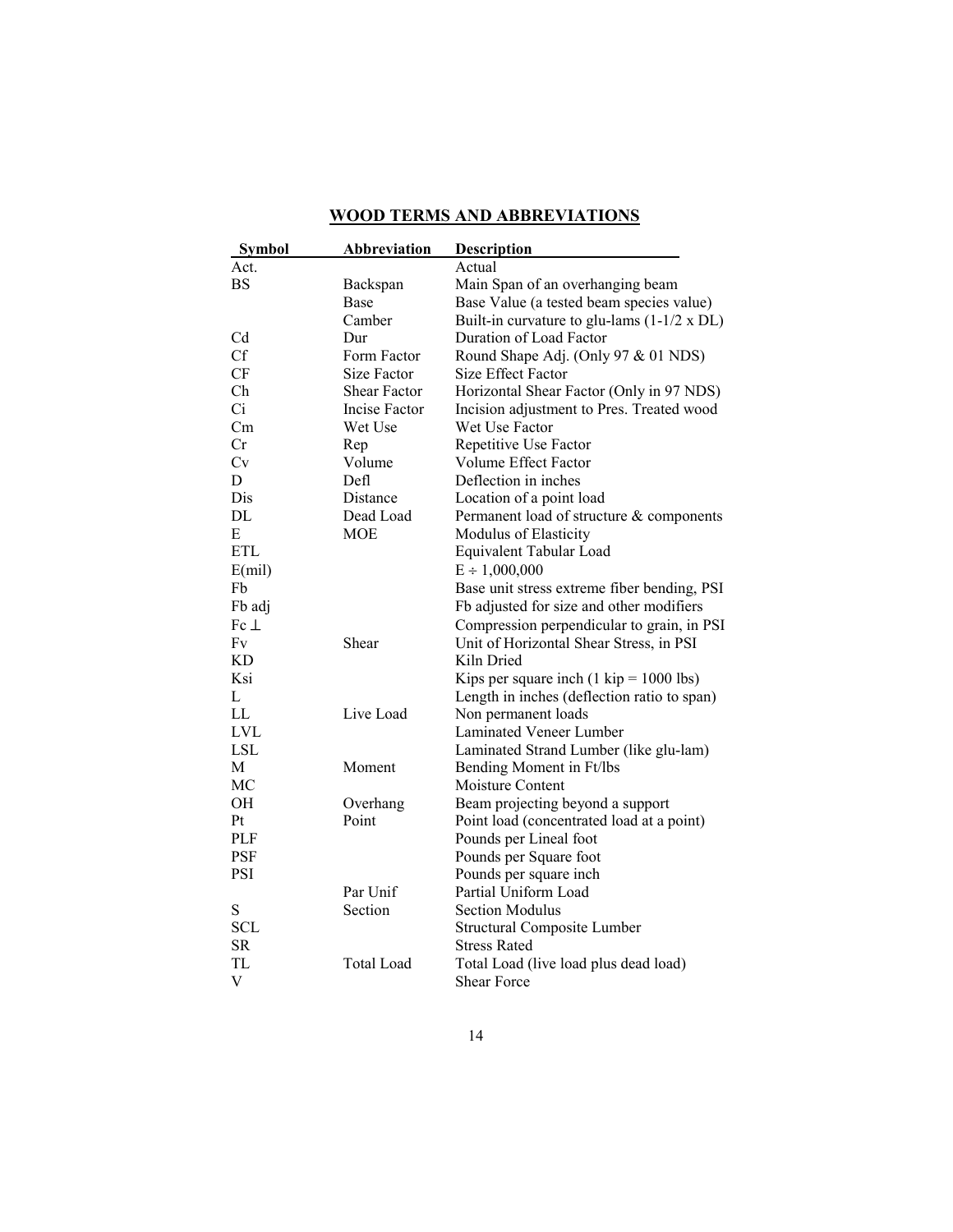#### **CUSTOM BEAMS**

#### **CRITERIA FORM**

Custom beam species and grades for visually graded solid sawn members and Glu-Lams can be tested by selecting the 'Custom Values' label located in the Species Group box in Form 1.

Enter loads and set modifiers as you would for a typical beam from the data base. Click OK or press Enter.

#### **CUSTOM VALUES FORM**

When the CUSTOM VALUES FORM appears, select the Breadth Group (2x, 4x, 5x+, MEL/MSR machine rated dimension lumber, Glu-Lam, or Glu-Lam Header) you wish to test first. Next, enter the values for Fb, Fv, E and Fc perpendicular to the grain which are appropriate for the breadth group chosen. Enter values in the same format as the examples below each box. Note: you may save these values to disk if you plan to use them repeatedly. Select FILE, select SAVE VALUES, and save using the default file name extension \*.VAL.

Lower on the form, below the heading of your chosen Breadth Group, buttons display the acceptable beam depths. You may accept any beam size displayed on a button by clicking on it, or you may change the Breadth Grouping and re-enter new Fb, Fv, E and Fc values and test again. If no beam depths meet the requirements (either too large or too small), a message to this effect will be displayed. BeamChek filters out illogical (extreme) choices. However, the beam text boxes for breadth and depth may be edited by the user to test a beam even if BeamChek states that no beams in the data base meet the requirements. Any beam size within the scope of BeamChek may be tested. Be sure to enter it in the proper format using nominal sizes and place an 'x' immediately after the breadth with no spaces.

Example: (2) 2x

**Custom Timbers**  $(5x+)$  may be sized in  $1/2$ " nominal increments. Type in the desired breadth or depth to be tested, in the correct format.

The Species and Grade box is not evaluated in the calculations. This box simply allows you to document your custom species and grade for the printout.

Click on OK, or press Enter, to test your custom beam. Proceed on as you would with any other beam calculation. Return to adjust beam values and/or beam sizes as necessary.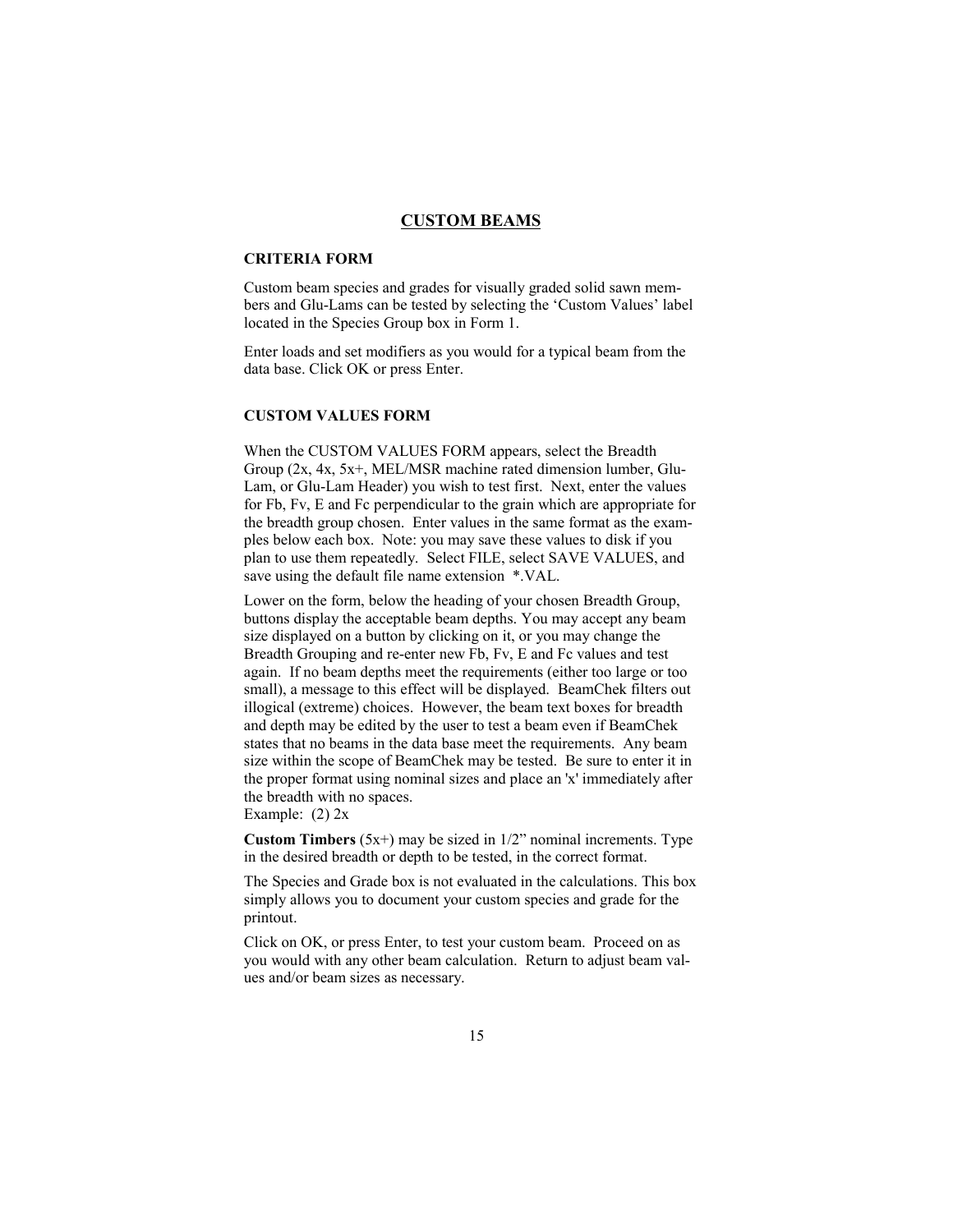#### **DATA ENTRY OF LOADS AND LOAD LOCATIONS**

#### **GENERAL**

**UNIFORM LOAD** 

A diagram of how to enter loads and load locations is available by clicking the On Line Help button (small gray square) next to the Simple Span or Overhang button in the Criteria Form 1.

You may quickly move between entry boxes by use of the TAB key.

Three types of total loads (DL+LL) and their corresponding optional live loads (LL) may be entered on the Criteria Form. These are POINT loads, PARTIAL UNIFORM loads, and UNIFORM load. All loads are to be entered in pounds (not kips).

Overhanging (OH) loads may be entered in the BLUE BOXES ONLY. Select the Overhanging Load  $\odot$  button and the blue boxes will appear.



**LOAD ENTRY DIAGRAM**

To enter a continuous, unchanging load along the entire span of the beam, use the Uniform (LL+DL) box. An optional Uniform Live Load (LL) may also be entered. Enter Loads in pounds per LINEAL FOOT. To use the tributary calculator, click the 'Calc using PSF' button. Enter the tributary length in feet and pounds per SQUARE FOOT. The uniform load boxes will show the result when you click the 'Multiply' button. It is just a calculator.

**NOTE:** When sizing an Overhanging beam, the uniform load is **ONLY** on the backspan (between R1 and R2). An Overhanging uniform load must be entered in a blue box as a Partial Uniform Load which starts at zero **(the right reaction, R2)** and ends at the end of the overhang.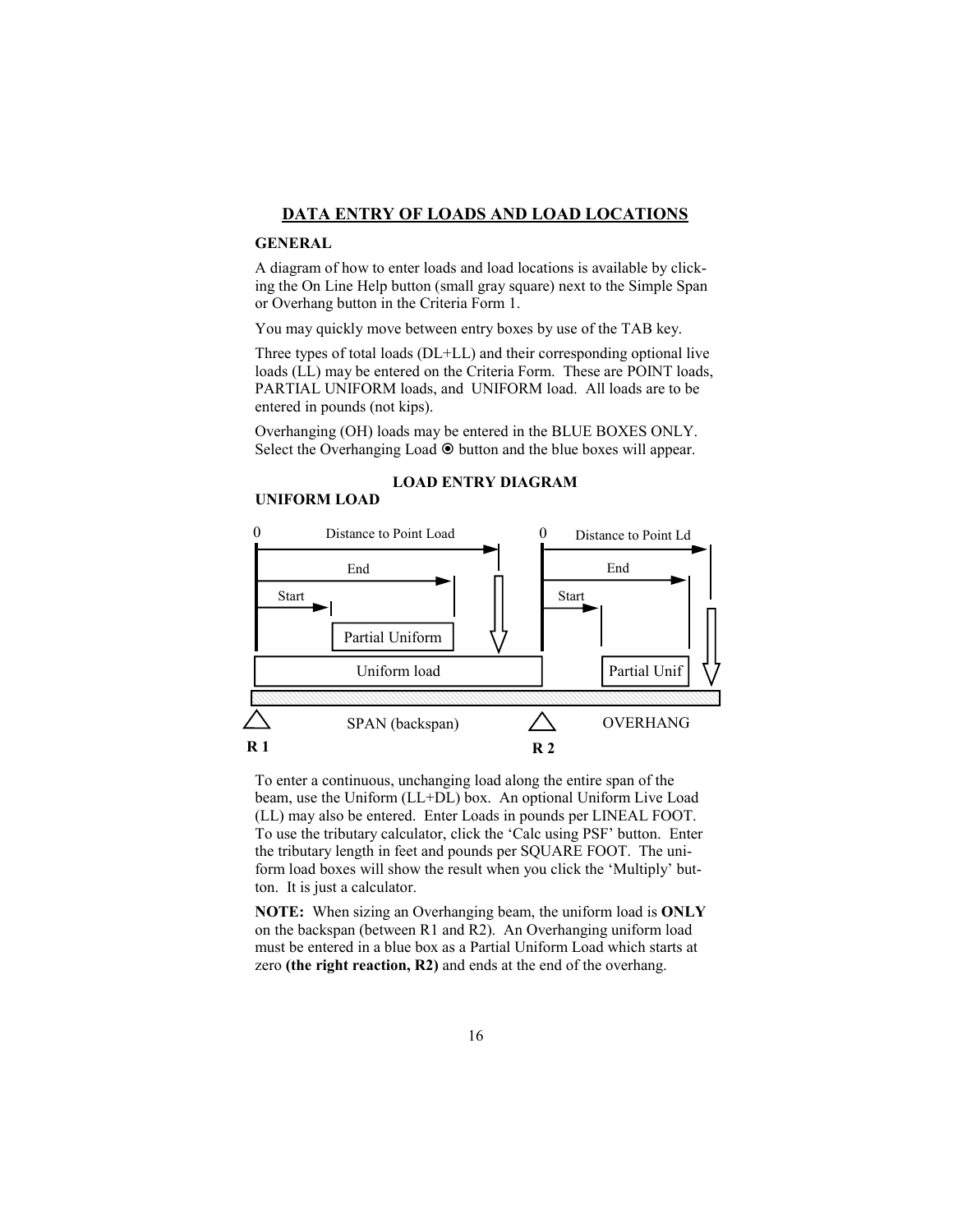#### **POINT LOADS** and **PARTIAL UNIFORM LOADS**

A **Point load** is a concentrated load at a specific point on a beam. Up to six point loads and their optional live point loads can be entered for a beam. Enter in pounds (not kips). DISTANCE is the location on the beam from the left support (R1). Enter the distance in feet (decimal for a fraction of a foot).

A **Partial Uniform load** is a uniform load that is NOT continuous over the full beam span. Up to five loads of this type may be entered in pounds per lineal foot. A starting and ending distance from the left reaction (R1) must be entered to properly locate the load on the beam. If the loading begins at the left reaction (R1), enter a zero under start.

When sizing an **Overhanging beam**, enter point loads in the BLUE BOXES ONLY. The distance is from the **right support** (R2) to the location of load.

#### **UNIFORMLY INCREASING LOADS (HIPS** and **VALLEYS)**

When the Hips and Valleys condition is selected a special data entry box opens. Enter the tributary lengths and check areas on the diagram that will contribute load to the beam. Enter the PSF for live (optional) and total load. If the Auto-Span Calc  $\boxtimes$  button is checked, BeamChek will calculate the **horizontal** span of the beam. Select OK and proceed on normally. On line help buttons (the small, gray squares) provide explanation diagrams.

#### **LIVE LOAD (LL) and DEAD LOAD (DL)**

Live Load is the load superimposed by the use and occupancy of the building, not including any wind load, earthquake load, or dead load. Consult your local building code for occupancy live load values.

Live Load data entry is **not** required by BeamChek. However, live loads are recommended when beam deflection is critical, such as with floor joists. If live loads are not entered, a more stringent default deflection limit for the total load is necessary. For recommended deflection values see User Adjustments in the manual or click on the on line help button (small gray square) next to the MAXIMUM ALLOWABLE DEFLECTION caption on the CRITERIA FORM. Dead Load is the vertical load due to the weight of all permanent structure and non-structural components of a building, such as walls, floors, roofs, and fixed service equipment.

#### **BEAM SELF-WEIGHT**

Beam self-weight is automatically added and calculated along with the other loads. You may turn off this feature by checking the 'Neglect beam weight' checkbox next to the OK button on form 1. This is automatic when selecting Repetitive Use. The average weight for solid sawn joists, beams and glu-lams is 35 lbs per cubic foot at normal moisture content. Some LVL beams weigh as much as 45 lbs per cubic foot.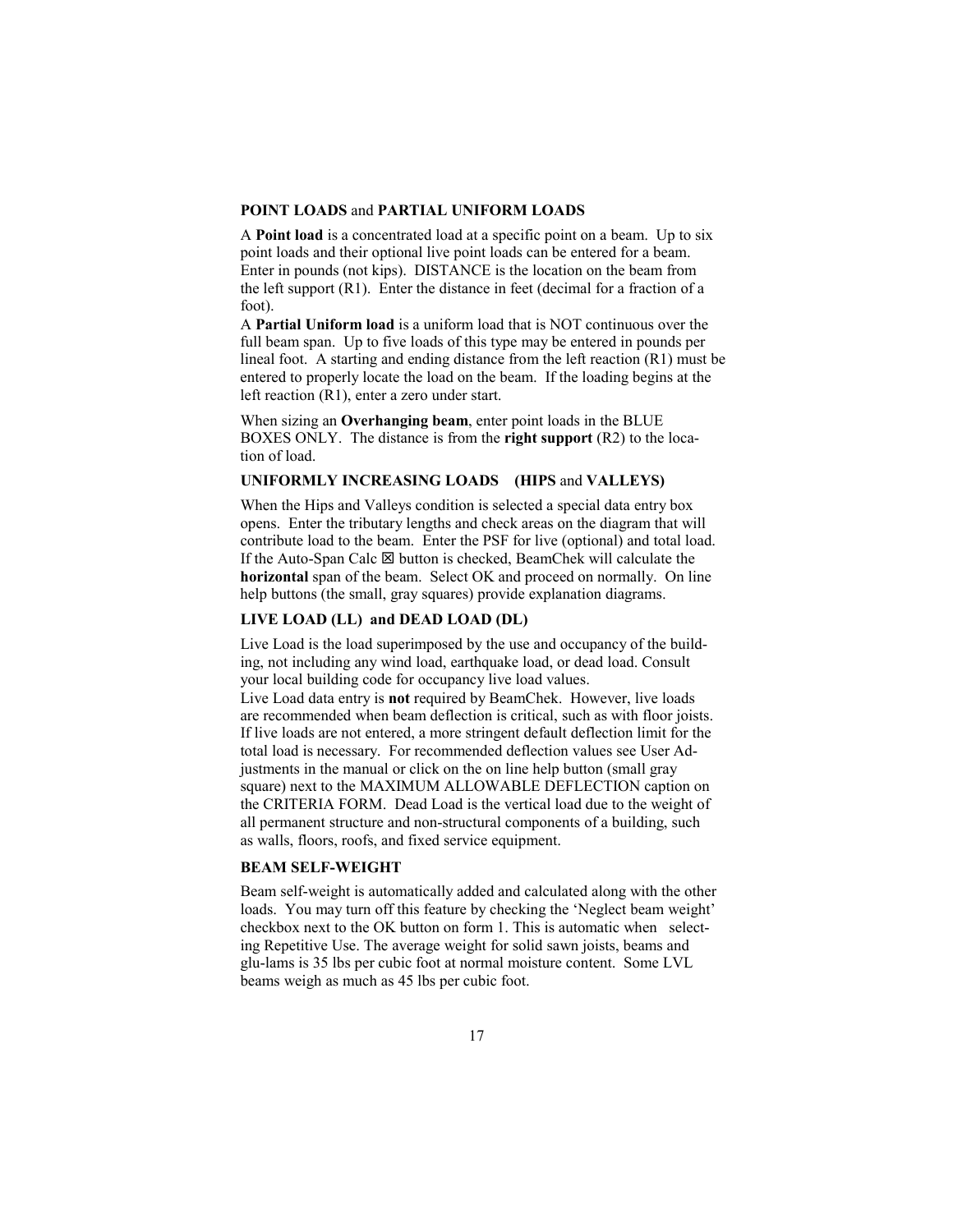#### **USER ADJUSTMENTS**

#### **SPAN**

Enter the beam span in feet using a decimal equivalent for fractions of a foot. Example: 12'-3" should be entered as 12.25 Span length should include the bearing lengths as follows:

For simple span beams, the span shall be taken as the distance from face to face of supports, *plus one half the required length of bearing at each end*; for continuous beams, the span is the distance between centers of bearings on supports over which the beam is continuous. The minimum bearing area for wood is 1-1/2 inches.

When using the Multi-Span loading selection enter the length of one span. Note all spans are equal when using this option.

The span of sloping members, such as rafters, should be entered as the horizontal distance between supports.

#### **DURATION OF LOAD**

The default value is 1.0 (not zero)

Enter the appropriate percentage adjustment as a modifier to the factor of One (1.0). Example: An increase of 15% is entered as 1.15

Values for wood are subject to the following adjustments for the various durations of loading:

(i) Fully stressed to maximum for more than 10 years. Modify to 90% *Note: Check dead load by itself at 0.90 if DL is > 70%+ of total load.*

 (ii) When duration of the full maximum load during the life of the member does not exceed the period indicated below, the values may be increased as follows:

| for 2 months' duration, as for snow     | 15%          | 1.15 |
|-----------------------------------------|--------------|------|
| for 7 days' duration, as for roof loads | 25%          | 1.25 |
| for wind or earthquake                  | $33 - 1/3\%$ | 1.33 |
| for impact                              | $100\%$      | 2.00 |

**Note:** increases are **not** cumulative for **combined** duration of loading. The resultant structural member shall not be smaller than required for the larger duration of loading. Factors do not apply to Fc perpendicular to the grain based on a deformation limit or to the modulus of elasticity (E).

(iii) Impact

Values for normal loading conditions may be used without regard to impact if the stress induced does not exceed the values for normal loading.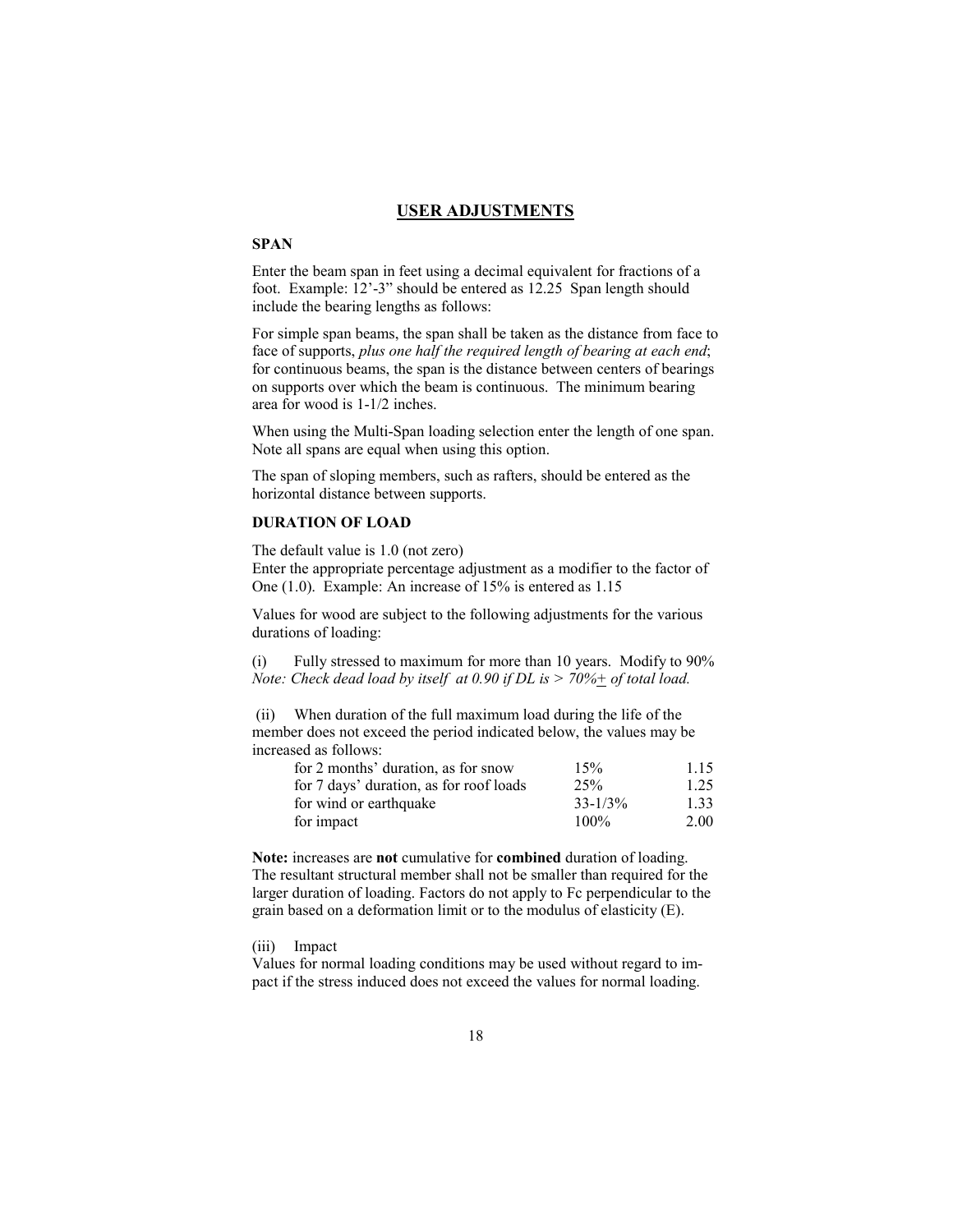#### **MAXIMUM DEFLECTION LIMITS**

Deflection limits are expressed as a ratio of beam length (in inches) to deflection (in inches). This limit is set by code, however appearance in the final project may dictate a more stringent deflection ratio. BeamChek provides the projected dead load in the DATA RECORD if the user has entered live loads. BeamChek will also recommend camber for glu-lams at 1.5 times the dead load. Deflection limits on overhangs are based on twice the overhang length. BeamChek will alert you if deflection might exceed 1/3". Your discretion is required to determine if this will be acceptable. **The Total load deflection will include an increase of 1.5 to 2.0 of the dead load for anticipated long term "creep".** 

#### MAX ALLOWABLE DEFLECTION

| Live load only | L/360 |
|----------------|-------|
| Total load     | L/240 |
| Live load only | L/360 |
| Total load     | L/240 |
|                |       |

Allowances must be anticipated for water accumulation or ponding on roofs due to deflection which may affect drainage and structural integrity. BeamChek recommends using a default deflection limit of L / 360 for total load when live loads are not being evaluated. L / 480 is prudent for long span floor joists. A bouncy floor can satisfy the code, but may not satisfy the occupant!

Other live load recommended factors are:

| Ceilings (of materials other than plaster) | L/240 |
|--------------------------------------------|-------|
| Roofs, slope $3:12$ or less                | L/240 |
| Roofs, slope $3:12$ or more                | L/180 |
| Industrial buildings, no appearance factor | L/180 |

#### **SLOPE ADJUSTMENT**

Roof dead load and rafter weight may be automatically increased by checking the 'slope adjustment' checkbox and entering the proposed roof pitch on form 1. Roof pitch is entered as the rise (in inches) per 12 inches of run. Use this **only for rafters**, not for members supporting rafters, because the increase is based on the length of the span.

#### **UNBRACED LENGTH**

 If the compression edge of the member is not supported by the default methods based on member width vs. depth, as stated in the NDS, you may enter the largest length of the member that has no lateral bracing of the compression edge in the Unbraced Length box in decimal feet. BeamChek will then calc the beam stability and auto-adjust the Fb.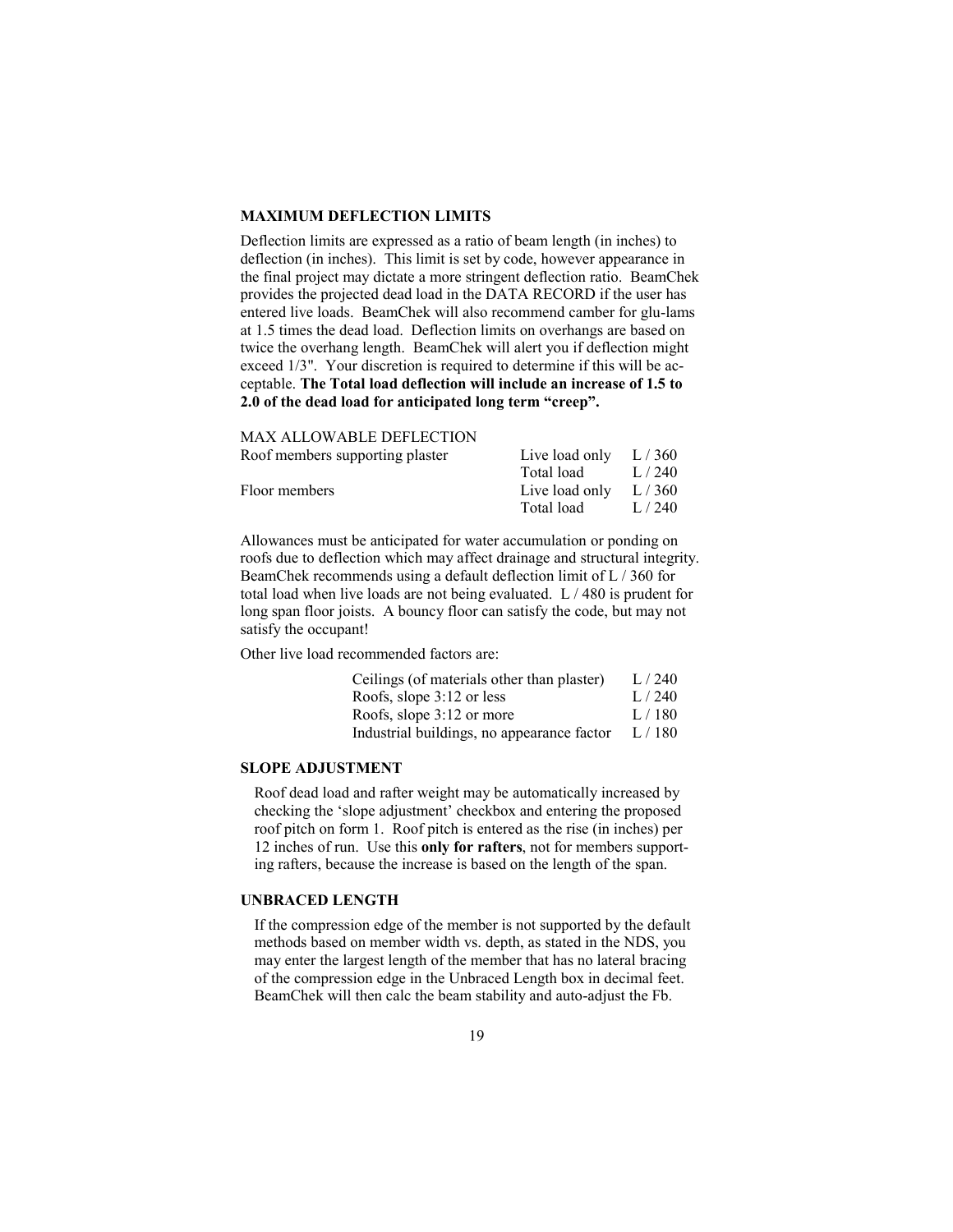#### **WET USE**  $\boxtimes$  check box

Wet Use is for beams used under conditions that increase the wood moisture content above 19% for visually graded sawn lumber or 16% for glulams. Generally, if wood is *not* inside a covered structure, it may be prone to a high moisture content, but his depends upon the climate in your locale and the opinion of your building official.

#### **INCISING FACTOR <b>X** check box

This adjustment factor is for pressure treated members that have staple-like incisions to aid the penetration of treatment chemicals.

#### **SHEAR REDUCTION**  $\boxtimes$  check box

When checked, BeamChek will remove loads at the beam ends, that are within the depth of the beam to the end, then calculate the maximum horizontal shear. 'Uncheck' when *side loading* beams at these end locations.

#### **REPETITIVE USE**  $\boxtimes$  **checkbox**

BeamChek automatically increases the beam Fb value by 15% if you check the repetitive use checkbox. Members must meet the following requirements:

#### *Joists and rafters not over 4 inches in thickness, spaced not more than 24 inches apart and not less than 3 in number, joined by transverse load distributing elements such as floor or roof sheathing.*

**NOTE:** This increase does *not* apply to Glu-lams or 6x members and they will not be available as candidates in the preview array in Selection Form 2. Some repetitive SCL's may be reduced by 4%.

#### **REP SPACING** buttons (**Automatic increase of ALL loads entered**)

This is a multiplication tool for quickly adjusting your loads on repetitive spaced members such as joists and rafters.

When the repetitive use checkbox is selected, the Repetitive Spacing Selections become active. Enter your joist or rafter loads normally on a per square foot basis, i.e. equivalent to 12 inches on center. The spacing of your proposed members may be adjusted to 16, 19.2, or 24 inches on center by selecting the appropriate  $\odot$  button.

When you click the 'OK Calculate' button, **all loads** will be **automatically multiplied** as follows: 16" o.c. by a factor of 1.33, 19.2" o.c. by a factor of 1.6, and 24" o.c. by a factor of 2. If you later return to Criteria Form 1 the loads return to their original entry value so you may edit them without confusion.

NOTE: You may wish to select "No Spacing" for 3 members (built-up) that are not spaced but qualify for repetitive use.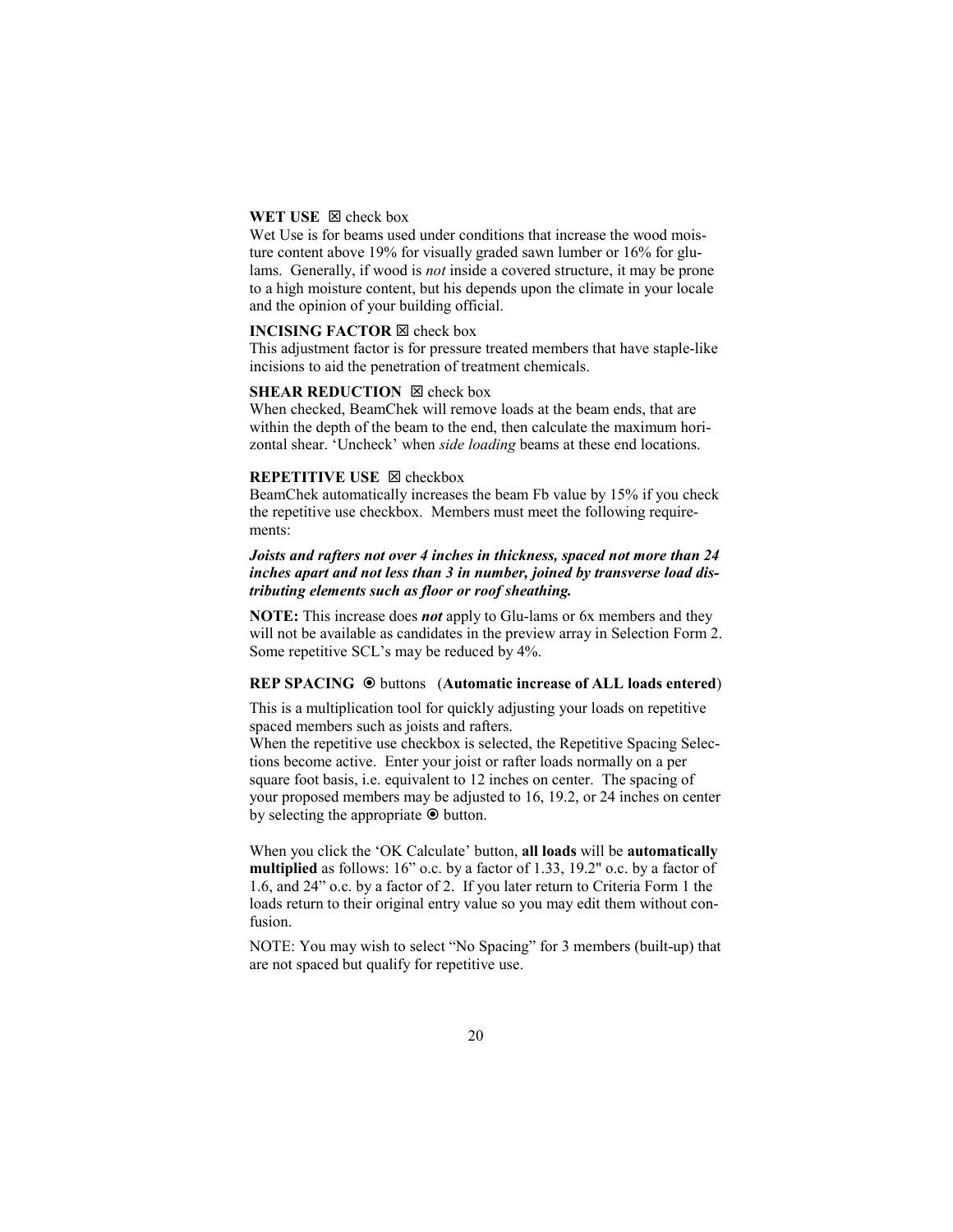#### **THE CALCULATION FLOW**

#### **CRITERIA FORM 1**

User selects: Span, loading type, loads, deflection limits, modifiers, member spacing and species group.

BeamChek calculates: Reactions and maximum moment are calculated, then an array of beam candidates are selected from the database in two grades for two species along with two types of glu-lams based on required Section Modulus. BeamChek then tests each for required qualities in horizontal shear and deflection.

#### **SELECTION FORM 2**

User selects: Beam breadth, depth, and species by clicking a button or editing the entry boxes.

BeamChek Calculates: Maximum moment modified by the beam weight. Fb, E, Fv, and Fc are modified with their respective adjustments for duration, repetitive use, size factor, and wet use. Required shear (Max V) is reduced as allowed by code and deflection is calculated for total loads and live loads.

Next, BeamChek calculates the same as above for the next smaller beam depth.

*BeamChek no longer displays shear and moment diagrams*. As entertaining as they may be, they do not provide any useful information unless you're doing calculations by hand.

 **IMPORTANT:** BeamChek does **NOT** include automatic calculation of adjustments for temperature, snow vs. pitch, and reductions of live loads for floor beams supporting large areas. These must be entered manually (adjust the loads before entering into program).

**UNBRACED LENGTHS:** Lateral support is **usually not** a limiting factor in residential construction beam design as most applications of joists and beams easily meet the default NDS requirements for support. It is, however, necessary for the user to be familiar with the default provisions of the NDS and to compensate for any conditions that require an Fb adjustment due to a lack of lateral support by entering an appropriate Unbraced Length for the Slenderness and Stability calculations.

NOTE: BeamChek does not evaluate multiple-span members, structural composite lumber, steel plates for flitch beams, or rectangular steel tubes with unbraced lengths. If the member is solid sawn wood, it must meet the NDS defaults, for braced compression edge, or the user may enter to appropriate unbraced length (Lu) on form 1.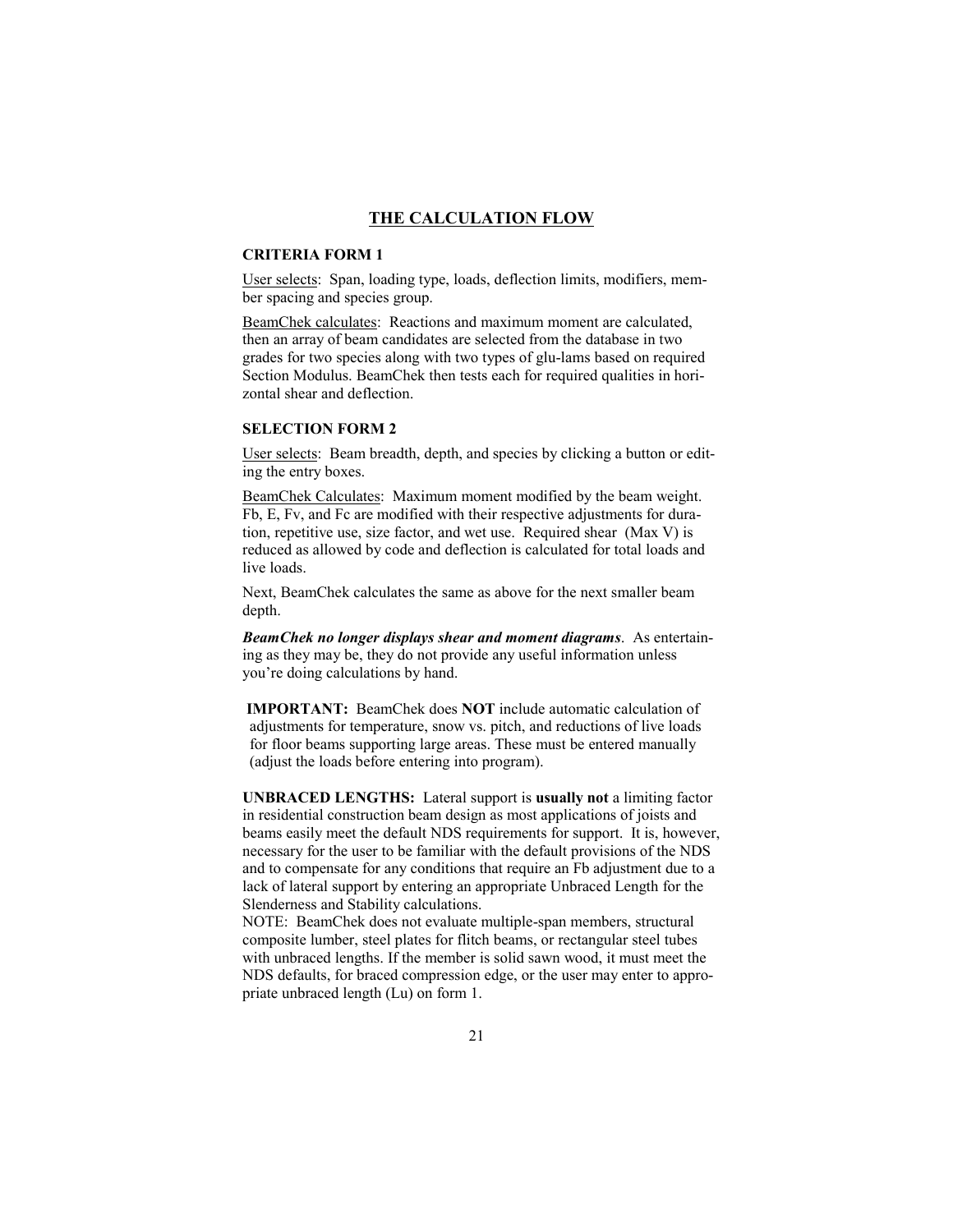#### **REPORT FORM 3**

#### **BEAM TEST STATUS**

The results of the beam test are displayed, showing the status of the selected beams' required and proposed section, shear, and deflection values along with a percentage ratio of critical to actual properties. If the ratio exceeds 100% the beam fails to meet the requirements.

#### **SHEAR FACTOR Ch** (No splits option) *DELETED IN NDS 2001+!*

If a solid sawn beam fails only in shear, BeamChek will suggest specifying 'No Splits' and increasing the shear factor (Ch) from 1.0 to 2.0. The Data Record will document the 'No Splits' option as a beam condition. No splits means wood without checks or splits in it, i.e., a quality piece of wood. Code allows for adjustments different qualities (acceptable defects) with Ch shear factor adjustments between 1.0 and 2.0, but the responsibility of the designer to specify and control the installation of an appropriate member becomes problematic. BeamChek does not adjust for Ch values between 1.0 and 2.0.

#### **PLUS AND MINUS BUTTONS**

If the next smaller beam depth will also pass, you will be alerted with a message at the top of the form. The plus and minus depth and breadth buttons allow you to increase or decrease either the beam depth or breadth without leaving the form.

#### **HIGH DEFLECTION ALERT**

If the anticipated deflection will be greater than 1/3 of an inch an alert caption will appear. 1/3 of an inch is an arbitrary limit in BeamChek to alert you to a potential unsatisfactory condition before having to carefully scrutinize the deflection numbers in the table. Acceptable deflection for the proposed use of the structural member is at the discretion of the designer. Code limits on deflection do not necessarily produce an acceptable result in the finished structure. Good judgment in this regard is the responsibility of the designer. Another important value to review is the anticipated deflection from the dead loads, listed below the table.

#### **UNBALANCED LOADS ON OVERHANGING MEMBERS**

Unbalanced loads should be checked if an overhanging member is supporting a floor load or if it is supporting roof live loading less than 20 psf. First, test the member by removing live loads from the overhang to verify that the maximum moment is in the backspan and deflection is within acceptable limits. Next, test the member with all live loads removed from the backspan to check for a possible uplift condition at the left reaction (R1). These tests require a little more effort, but provide you with three printouts fully documenting all possible conditions. 'Unbalance' buttons (below the point load boxes in form 1) will do the live load subtraction for you.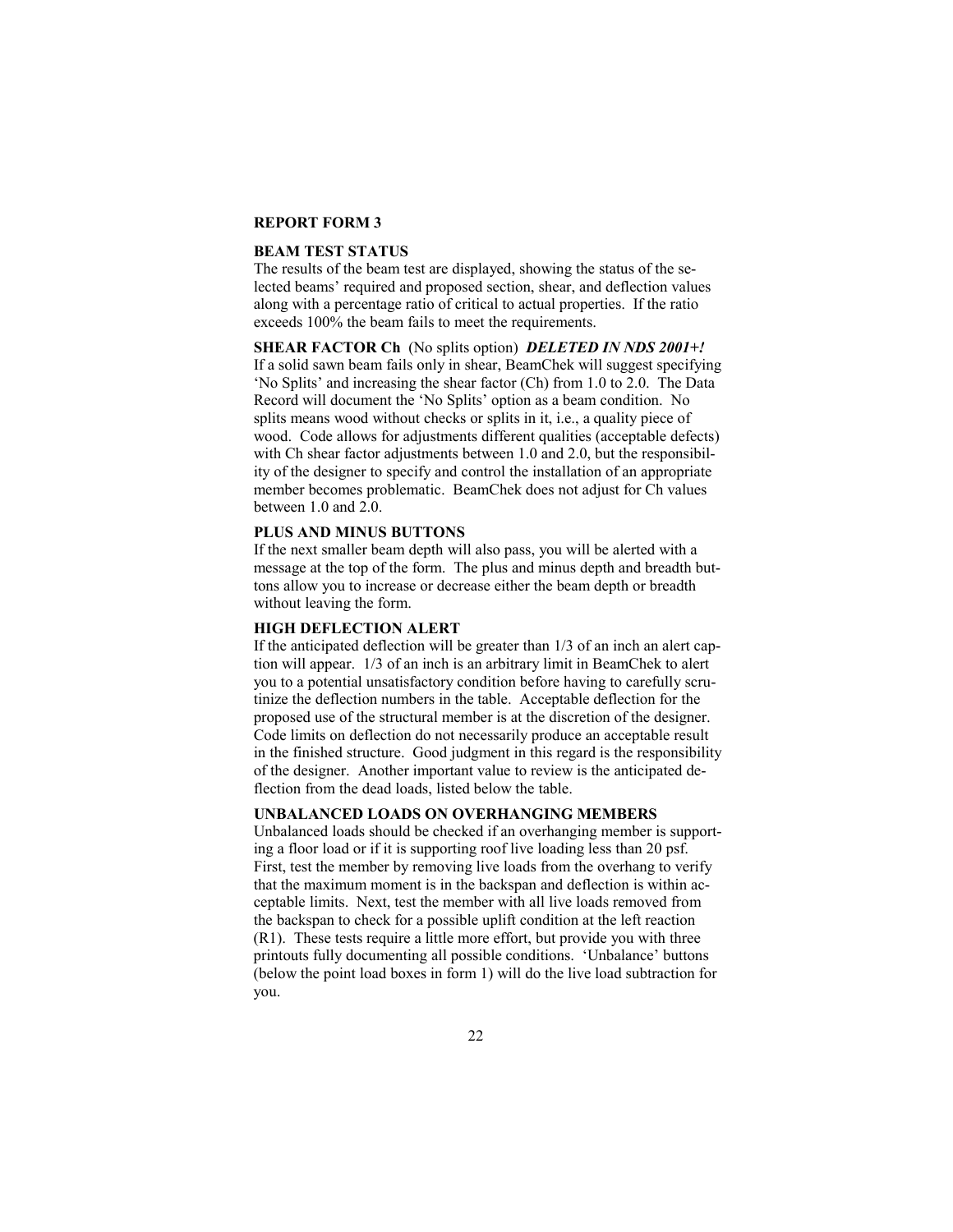#### **STEEL BEAMS**

To size a steel beam, select 'steel beams' from the species drop down list box in the upper left area of the criteria (form 1) form. It is the last entry and you will have to scroll down. When you click on 'steel beams', duration of load and wet use modifiers become inactive because they do not apply to steel.

Three special boxes selection boxes will appear:

#### TYPE OF STEEL  $\odot$  Option box

Select from 'W' wide flange, 'S' American Standard I shapes, 'C' channels, 'T' rectangular tubes, and 'PL' plates for use as flitch beams..

#### UNBRACED LENGTH text box

Appearing under the span entry box, this box is for entering a proposed maximum unbraced length for lateral support of the beam. If the beam will be continuously supported along its compression edge, you may enter a '0' or leave the box blank. If lateral support will be at specified intervals, enter the largest unbraced length in feet (and decimal fractions, if any). Tube shapes do not have lateral bracing requirements and this box will become inactive and set to zero.

#### MAX DESIRED DEPTH text box

You may enter a maximum depth in inches to have BeamChek filter out beam choices that are too deep for your requirements. This will be helpful in form 2 when you will select from a list of beams designated and sorted by weight rather than by size.

#### **SELECTION FORM 2**

Beam candidates displayed on form 2 are presented in list form with up to 16 possible choices. Take note of the actual beam sizes. Wide flange beams are sorted by weight for economy. W, S, C, MC and PL shapes are available in A36 or 50 ksi steel and rectangular tubes in A46. Simply click on your selection or you may edit the selection box manually with a size in the database (see database button) and in the exact format required by BeamChek. When you have made your selection, click 'OK' and continue as you would with a wood beam. To always use 50 ksi go to form 1, Options, Set Defaults, select 50 ksi steel, click Save Defaults.

#### **STEEL CALCULATIONS**

Bending strength, shear resistance, deflection, lateral support, web crippling, and web yielding are analyzed per the AISC allowable stress design method (ASD). Analysis is for strong axis bending only. Shear stress is assumed to be developed in the web only with a maximum stress of 0.40Fy and calculated by the formula in AISC Chapter F-F4. Lateral unsupported length is evaluated up to the maximum Lu.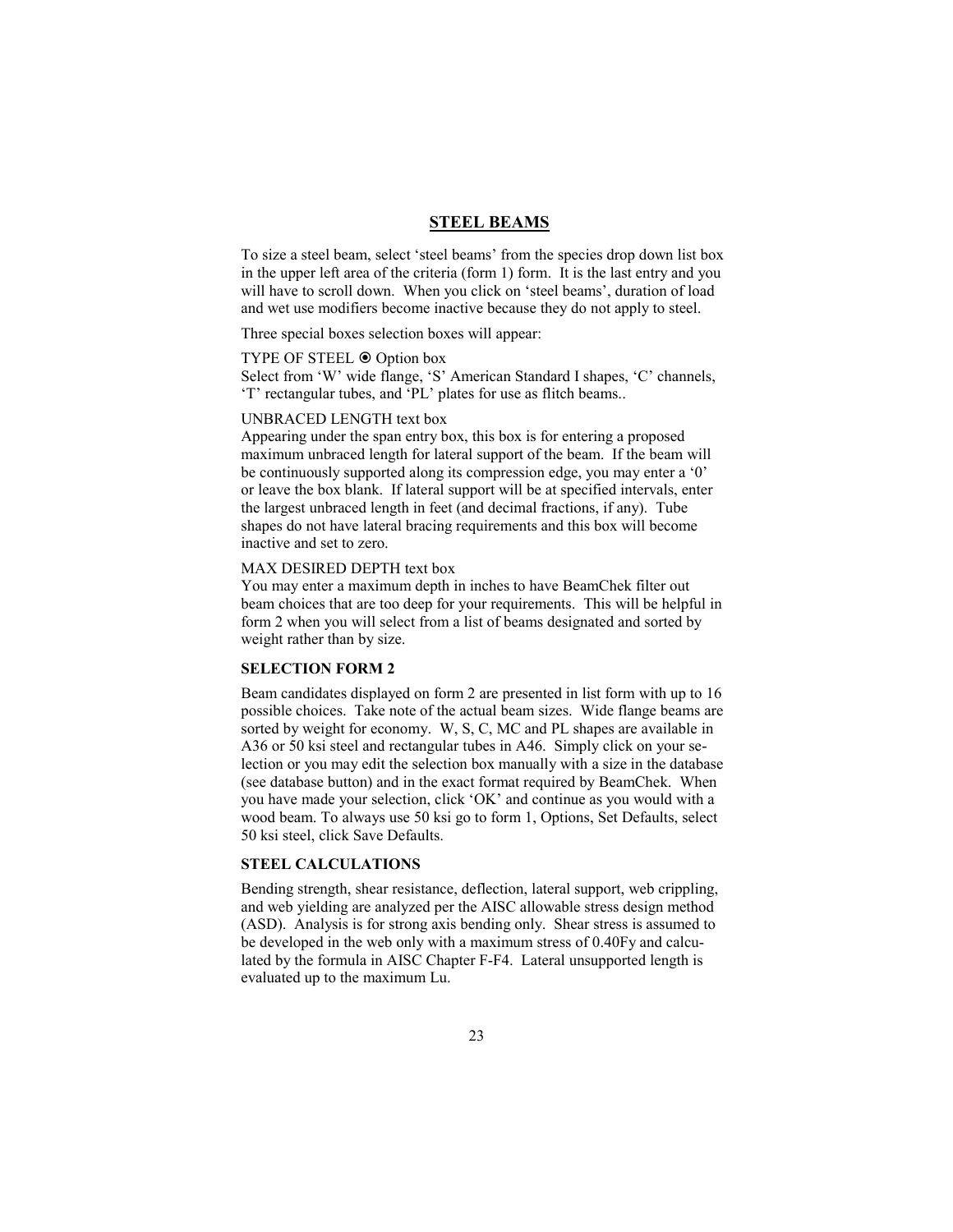The special analysis of unbraced lengths greater than Lu is beyond the scope of BeamChek. W and S shapes are tested for the bonus of unbraced lengths less than Lc where Fb can be taken at 0.66Fy. At unbraced lengths between Lc and Lu, Fb is taken at 0.60Fy. C (channel) shapes are evaluated to Lu only. All rectangular tube shapes in the BeamChek database have depths less than 6 times their width and lateral bracing is not required except at bearing points. All W, S, and C shapes in the database qualify as compact shapes. All T shapes are non-compact.

#### **SPECIAL DESIGN CONSIDERATIONS**

Web crippling and yielding are checked at end reactions and at concentrated (point) load locations. If necessary, either the bearing length must be sufficiently long enough to spread out the force or web stiffeners must be added to prevent the web from failing. The data record will list the required bearing lengths and if these lengths will not be achieved, the designer must specify an appropriate stiffener. (See AISC Chapter K, K1-8)

**NOTE:** BeamChek does **NOT** evaluate beams loaded on their weak axis, combined or non-symmetrical forces, torsional stresses, or local flange bending. If extremely large point loads are present it would be prudent for the designer to manually check local flange bending per AISC Chapter K K-2, or simply add stiffeners at heavy concentrated loads.

**STEEL SIZES** (Click the 'database' button on form 2 to see a full list)

W, S, and C shapes are Compact sections, T shapes are Non-compact.

W SHAPES (wide flange) range up to the following weights: 6 x 25, 8 x 48, 10 x 60, 12 x 87, 14 x 120, 16 x 100, 18 x 130 and 36 x 280

S SHAPES (American Standard I) 3 x 5.7 to 24 x 121

C SHAPES (channels)  $3 \times 4.1$  to  $15 \times 50$ 

MC SHAPES (misc channels)  $3 \times 7.1$  to  $18 \times 58$ 

T SHAPES (rectangular tubes)  $4 \times 2 \times 1/4$  to  $20 \times 8 \times 5/16$ . Thickness choices are 1/4, 3/8, 1/2 and 5/16 inch when available for the size.

PL SHAPES (plates) Single and double plates 3 to 15-1/2 inches in depth. Thickness choices are 1/4 to 1 inch. *Intended to be sandwiched with wood.*

#### **ABBREVIATIONS**

- Fy specified minimum yield stress for type of steel
- Lc maximum unbraced length of compression flange,  $Fb = 0.66Fy$
- Lu maximum unbraced length of compression flange,  $Fb = 0.60$ Fy
- N length of bearing of applied load (in.)
- tw web thickness
- tf flange thickness
- k distance from the outer face of flange to web toe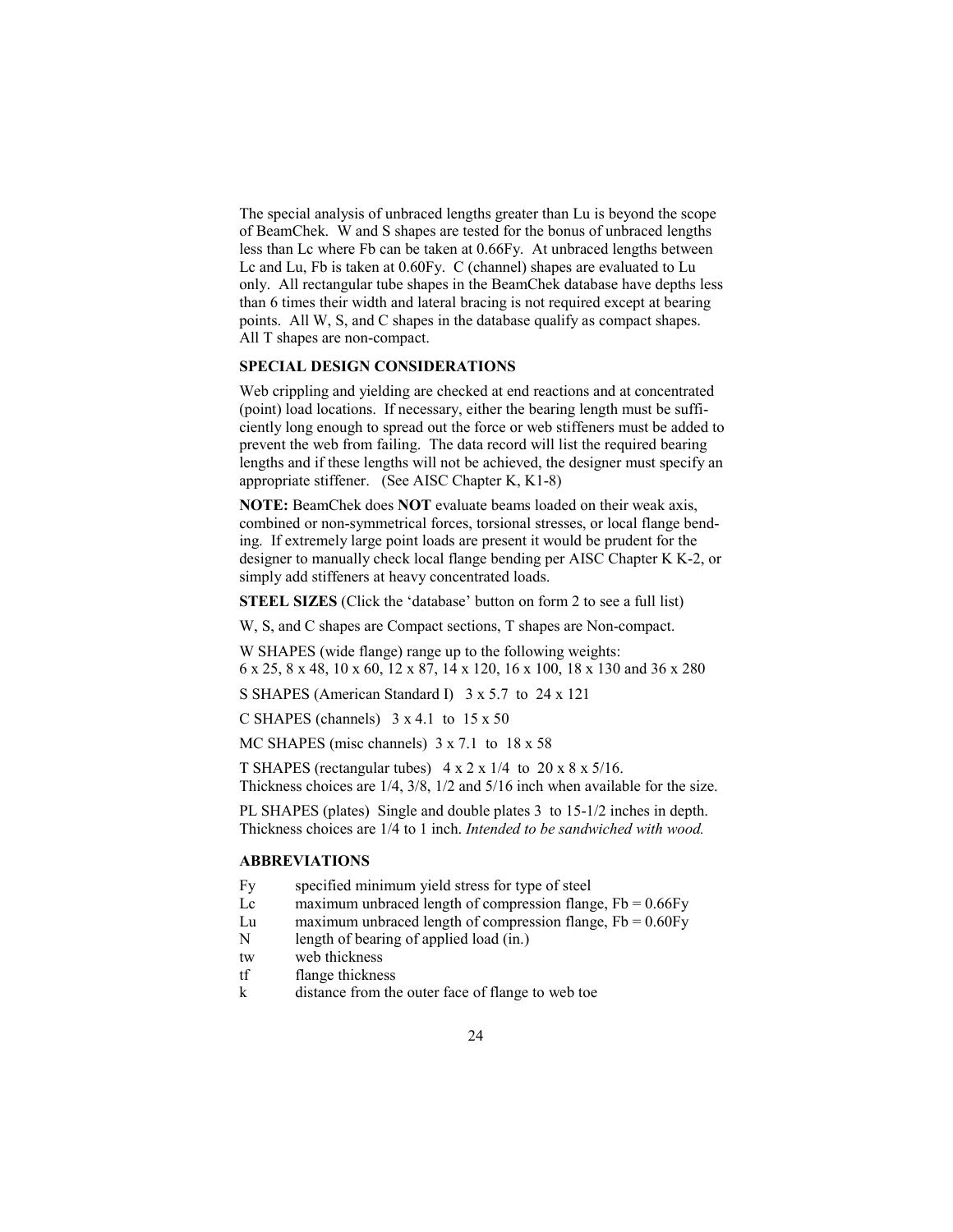#### **WOOD COLUMN DESIGN**

BeamChek sizes solid wood columns from 2x4s to 10x10s and built-up, nailed or bolted 2x combinations of up to 5 members. Column calculations are based on the 2012, 15 or 18 NDS®. The column design form may be accessed by selecting COLUMNS from the Criteria form 1 menu bar. Enter the total reaction in pounds, the actual column length in feet (and decimal fraction if any), and the unbraced length in feet for each plane of the column, L1 and L2. L1 and L2 will be multiplied by the Ke, buckling mode, to arrive at the controlling effective column length, le. Please refer to your building code or to appendix G of the NDS for specifics on the 'buckling mode factor'. In residential design the appropriate Ke value is almost always 1.0.

**IMPORTANT**: On the Column form 2, **VERIFY that the controlling "d" width is as you had intended**. If not, return to Form 1 and swap the unbraced lengths for L1 and L2, then recalculate.

 BeamChek will test for the maximum slenderness ratio, le/d, and may not exceed 50. The column stability factor, Cp, is calculated by BeamChek using the Equation 3.7-1 of the NDS. Built-up columns use the same stability equation, but are modified by the Kf factor as specified in chapter 15.3 of the NDS.  $Kf = 0.6$  for nailed and  $Kf = 0.75$  for bolted columns.

The following are elements of the Cp, stability formula:  $FeE = KcE$  $(Ead) / (le/d)^2$ ,  $KcE = 0.3$  for visually graded lumber,  $c = 0.8$  for sawn lumber

 Reference values are adjusted E and Fc perpendicular to grain, along with the CF size factor, Cd duration of load factor, and Cm wet use factor are all used in a similar fashion as in beam design. You may select from the wood species in the drop down list box, which offers Select, #1, and #2 grades or edit the Fc and E value boxes and enter your own species. BeamChek automatically changes the preset values when the Post  $&$  Timber or Beam  $&$ Stringer categories are changed.

 **NOTE:** Post & Timber grade is for square columns or rectangular with only 2 inches difference such as 6 x 6 and 6 x 8. A 6 x 10 is greater than 2" different and the Beam & Stringer values should be used. Also, if you enter values for stud grade, make sure the actual column length doesn't exceed 10 feet which is the maximum length that stud grade will apply.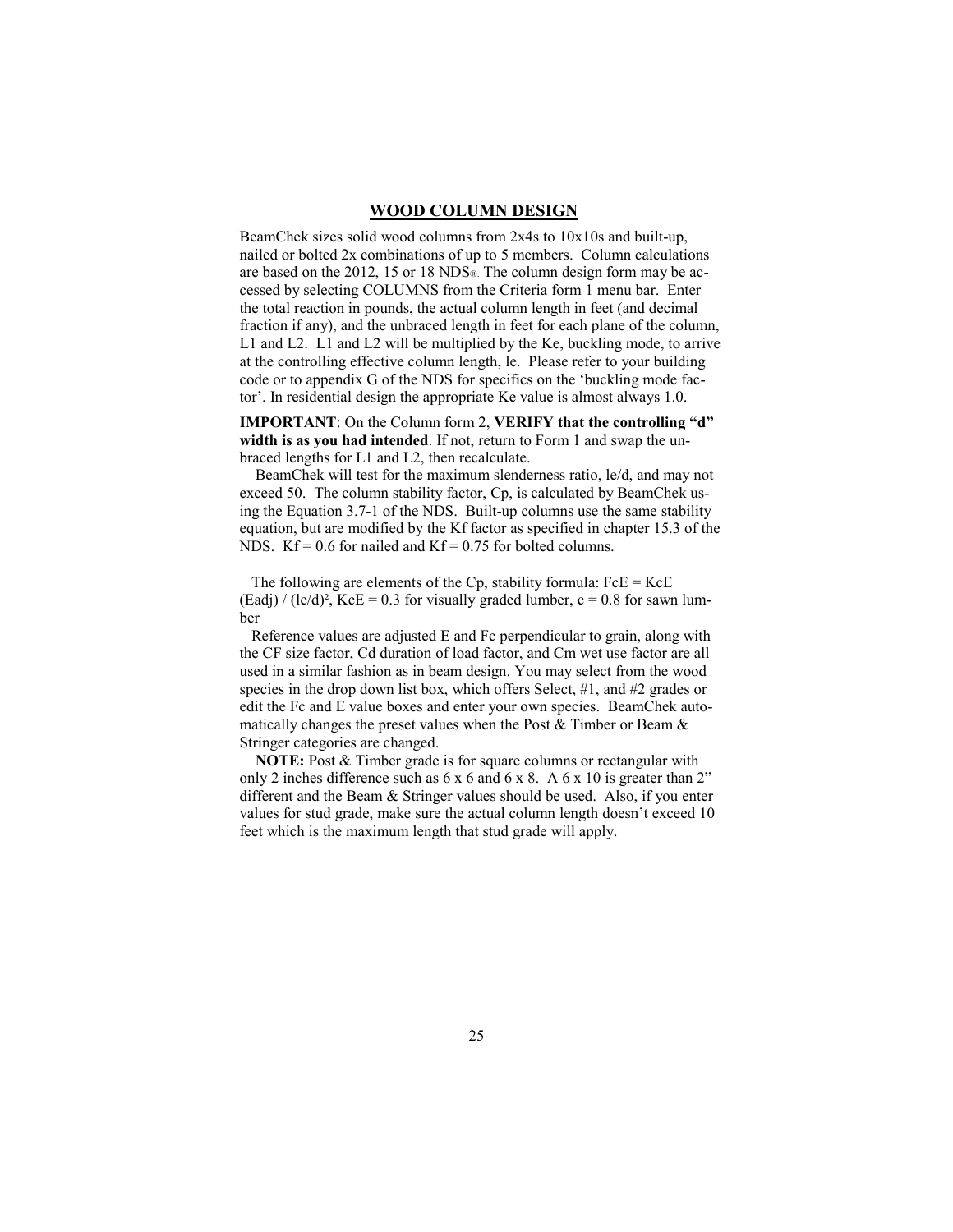#### **STEEL COLUMNS**

BeamChek steel column design is for concentric axial loading on a primary, vertical member without the presence of a bending moment. Wet Use and Duration of Load do not apply to steel and their buttons will become inactive.

#### UNBRACED HEIGHT

All steel columns in the database are symmetrical (round or square) and therefore only one unbraced height needs to be entered (as plane D1). This entry, of course, would be the longest unbraced height from either plane D1 or plane D2.

#### COLUMN VALUES

Fy and E values need not be edited because these values are preset from the database. BeamChek does not support custom steel grades or sizes.

#### SLENDERNESS RATIO

The steel column slenderness ratio is Kl/r and has a maximum of 200. Kl is the effective length (height) of the column, similar to Ke x l in wood column design. 'r' is the radius of gyration which is a property of the column size and type.

#### ALLOWABLE STRESS

Allowable stress is determined by the formula:  $P$  (reaction load) = A (area) x Fa (allowable axial stress). Fa is determined by the formulas in AISC Chapter E-E2 along with the value for Cc, a factor in the formulas.

#### **STEEL COLUMN SIZES**

#### **Round, unfilled pipe, A36 steel**

ASTM A501 or ASTM A53, in type E or S, in grade B:

Weights: Standard, Extra strong, and Double extra strong Nominal diameters in inches: 3, 3-1/2 (standard & extra only), 4, 5, and 6.

#### **Structural Tubing, A46 steel**

ASTM A500, grade B

Thickness: 1/4 inch, 3/8 inch, and 1/2 inch when available for the size. Outside square net dimensions:  $3 \times 3$ ,  $4 \times 4$ ,  $5 \times 5$ ,  $6 \times 6$ , and  $8 \times 8$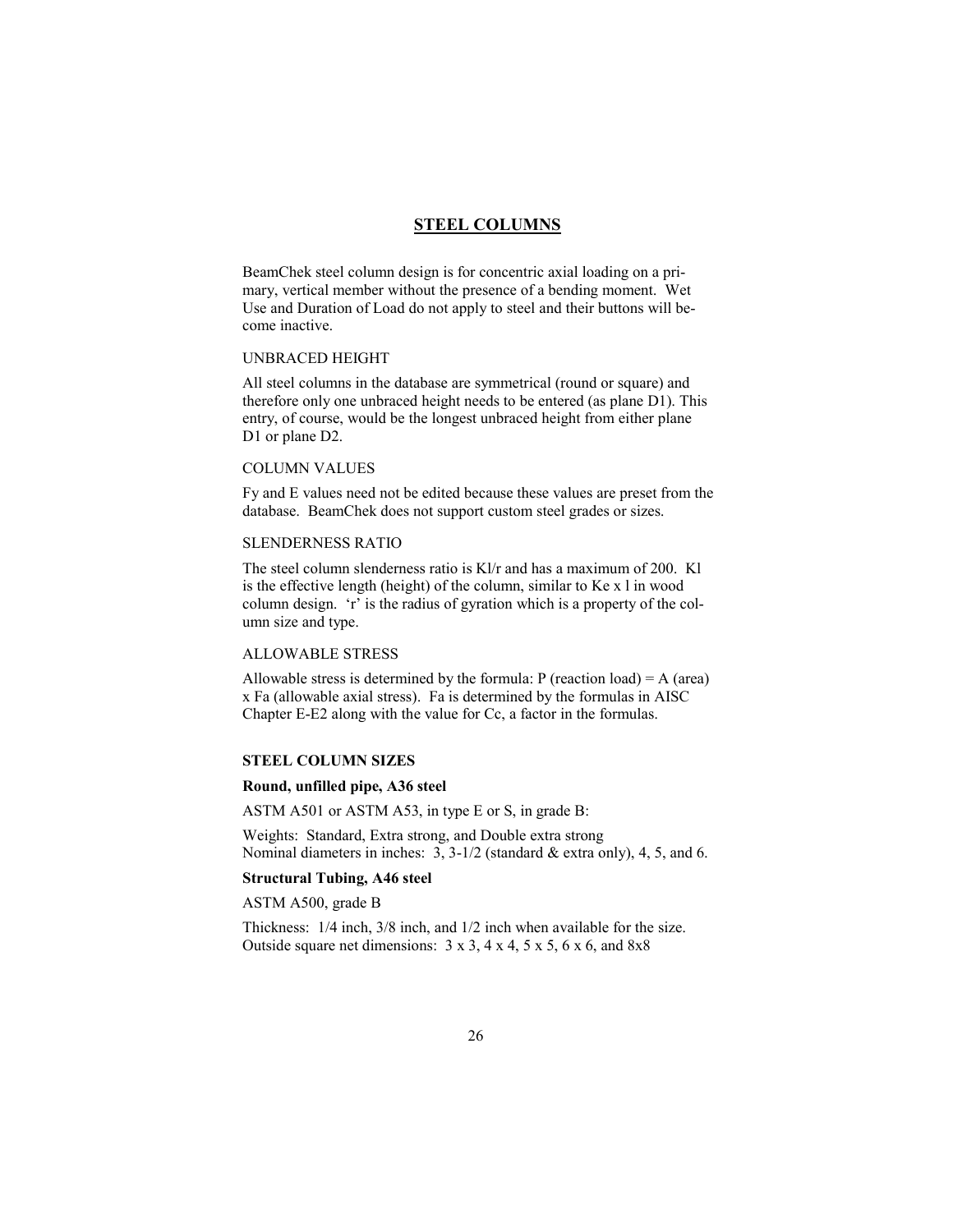#### **NOTCHED WOOD MEMBERS**

 End (at support) notched rectangular and round wood members may be checked for Shear strength by selecting "Notches" from the Menu bar on the Criteria Form 1. Note: The raised buttons under the titles may be clicked for instant help and explanations. For interior notches see the NDS for limits.

 1. Member attributes are selected first. You may choose from solid sawn, rectangular and round members or glu-lams. SCL's are not included... see the manufacturer's literature. Enter the total **V** (shear load in pounds) without any reductions. Next, select the breadth and depth in decimal inches or click the "Standard Sizes" button and choose from the nominal sizes and import the actual decimal sizes. Round members only need the breadth selected as the depth and breadth are the same. Continuing down, select the wood species or Glu-lam combination, code edition and tabulated base **Fv**. Select "wet use" for members exposed to the weather, select the incising factor (for small staplelike incisions sometimes created by pressure treating) if applicable, and the enter the duration of load.

 2. Notch attributes may now be selected. Three types of notches are available. A "tension" notch is at the underside, "compression" at the top of the member and "tapered" is for members with the top edge trimmed at an angle as per the diagram at the right. Non-applicable entries will be grayed out. Above the OK Calculate button will be the minimum "**dn**" as allowed by the NDS. The NDS tension side limits at 1/4 **d** for solid sawn and 1/10 **d** with a maximum of 3 inches for Glu-lams. Glu-lam Compression notches are limited to 2/5 **d** and trimming limited to 2/3 **d**. See the NDS for additional information.

**NOTE:** "**dn**" is NOT the depth of the notch! It is the depth **REMAINING** after the notch is subtracted. This terminology is used to match the formulas of the NDS.

When checking a taper notch, enter the **rd** (rafter depth), **t** (wall or post thickness), and **rp** (roof pitch). By clicking the button "to 12 Pitch", it will change the user entry box to accept degrees for the angle. Click it again to return to roof pitch. The **e** and **dn** will be auto-calculated based on your entries.

 3. When all the entries are complete, click the "OK Calculate" button to complete the report with the ratio of Fv and fv and status of the proposed notch. Round members will include the net area at the point of critical shear and taper notches will show the tapered angle in degrees. Certain notches may not enter the middle third of the span, therefore the "minimum span" listed is an alert to the user to prevent this from happening.

 4. Your choice now is to print or save the report to your hard drive. Previously saved notch calculations can be retrieved by selecting "Open" from the menu bar. Save the reports under the default extension \*.SCD for easy retrieval.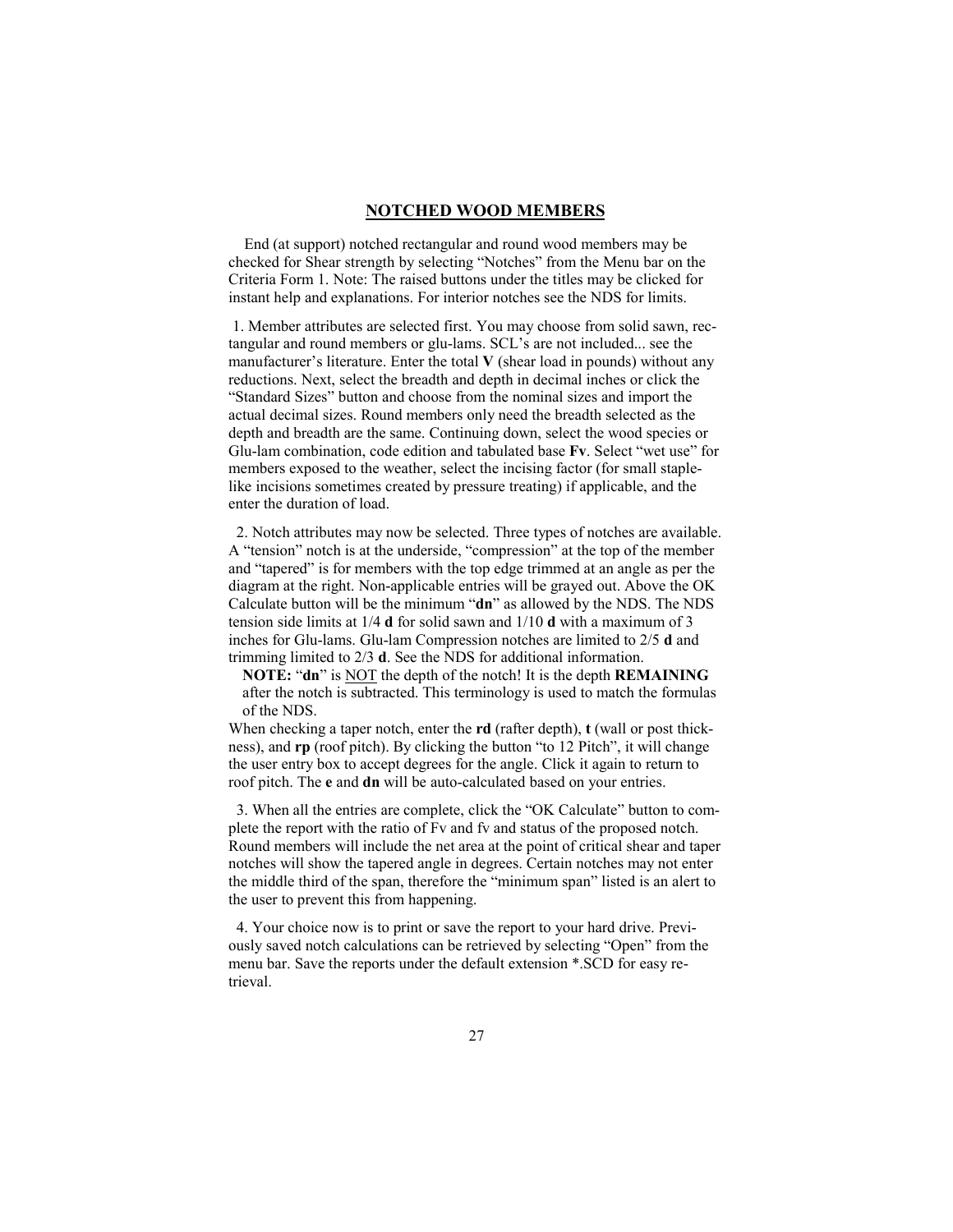#### **SAVING YOUR DATA TO YOUR HARD DISK**

Beam Criteria and beam selection may be saved to a disk file using the menu in the Criteria Form 1. Custom values may be saved in the Custom Values Form 2, and the Data Record (without the load diagram) can be saved by using the menu in the Data Record Form. Select FILE, select SAVE (or LOAD to retrieve files) and choose the file location in the dialog box. The default extensions are **\*.CRI** for Criteria, **\*.VAL** for Custom Values, **\*.DAT** for Data Records, **\*.COL** for wood columns, **\*.WSC** for wind loaded studs, and **\*.SCO** for steel columns. We recommend that you use these default extensions to help prevent the frustration of opening of an incorrect file type. **NOTE:** To retrieve a data record, you must have the DATA RECORD form open. We recommend that you save ONLY the Criteria Form as it now contains all the necessary information. You may easily print saved beams by selecting "LOAD and PRINT…" from the File Menu on the Criteria Form 1.

#### **REVISING A BEAM**

When a Data Record is retrieved the numeric values are **text** and are not active numerically in BeamChek. If you might revise beam criteria or size, be sure to save the **Criteria**. You will automatically be given this choice when saving your data record.

**Important:** To reload a saved CRITERIA file, you must have the CRITERIA 'form 1' open. To load saved criteria, select FILE, select LOAD CRITERIA, and select the saved criteria file from the selection box. You may either step through the calculation forms with the same beam or make changes to loads, species, or beam selection and print or save the results normally. **When retrieving v2007 or later saved files, you may easily print saved beams by selecting "LOAD and PRINT…" from the File Menu on Form 1.** 

#### **PRINTING**

The current beam **Data Record** may be viewed by selecting 'OK Select member' on REPORT FORM 3. To print this Data Record, select the PRINT button or select FILE, and select PRINT. A form will appear with optional spaces for adding or editing the project name, beam description and ID, and notes. If you wish, you may enter a centered, two line heading to the page. The 600 DPI option will enhance the layout of borders. Note: Be sure your printer is set to print pages in 'portrait'. You may change this by selecting 'PRINT SETUP' under FILE on the Menu bar.

**ALERT: If your printout takes two pages** (loading diagram on page 2), we recommend you print to your PDF file printer and it will print correctly on one page. Sorry for the inconvenience, we do not know why some computers are afflicted with this.